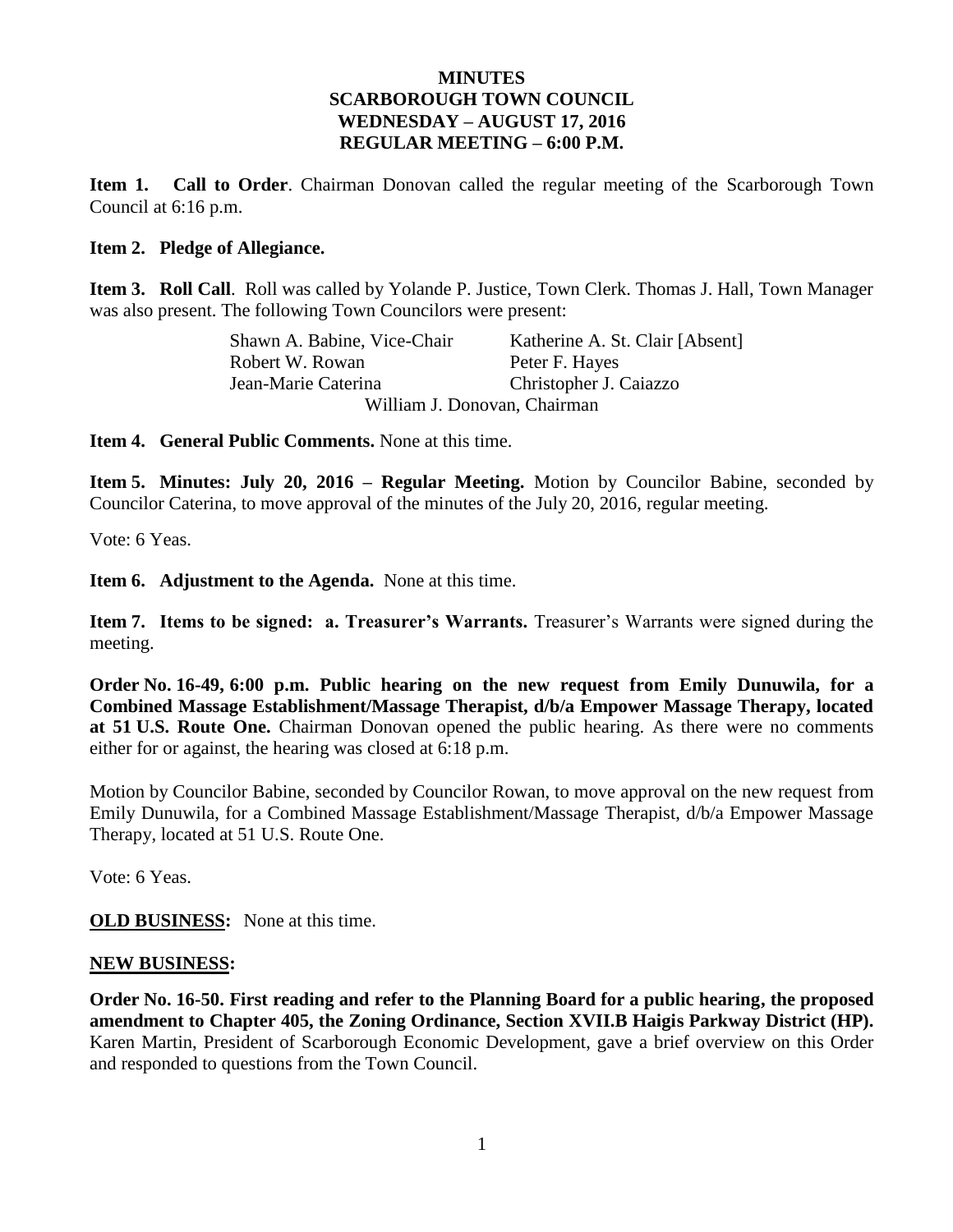The following individual spoke on this order:

 Ben Devine a commercial developer who has developed properties in Scarborough, did attend the workshop prior to this evenings meeting, felt that the proposed amendments were in order.

Motion by Councilor Babine, seconded by Councilor Caterina, to move approval of the first reading and refer to the Planning Board for a public hearing, the proposed amendment to Chapter 405, the Zoning Ordinance, Section XVII.B Haigis Parkway District (HP), as follows:

## **Proposed Amendment to the Zoning Ordinance Regarding Multi-Family Housing in the Haigis Parkway District (HP)**

BE IT HEREBY ORDAINED by the Town Council of the Town of Scarborough, Maine, in Town Council assembled, that the following amendment to the Zoning Ordinance of the Town of Scarborough, Maine, be and hereby are adopted:

Amend SECTION XVIII.B HAIGIS PARKWAY DISTRICT (HP) Subsection B. as follows (additions are underlined; deletions are struck through):

## B. RESIDENTIAL USES

## **The following residential uses are permitted only in planned developments:**

24. Boarding care facilities for the elderly, subject to the performance standards of Section IX(C)

25. Nursing homes

26. Dwelling units in a mixed-use building, limited to no more than twelve (12) dwelling units per buildinga maximum building a maximum building footprint of 12,500 square feet and only as part of a mixed-use planned development as specified under subsection II.C.5.

27. Multi-family dwellings, limited to no more than twelve (12) dwelling units per building a maximum building a maximum building footprint of 12,500 square feet and only as part of a mixed-use planned development as specified under subsection II.C.5.

28. Live / work units and only as part of a mixed-use planned development as specified under subsection II.C.5.

Amend SECTION XVIII.B HAIGIS PARKWAY DISTRICT (HP) Subsection C.3. as follows (additions are underlined; deletions are struck through):

| Use Types                   |                       | Maximum percent of lot   Maximum percent of lot   Maximum | building                          |  |
|-----------------------------|-----------------------|-----------------------------------------------------------|-----------------------------------|--|
|                             | coverage by buildings | coverage by buildings   height (ft.)                      |                                   |  |
|                             |                       | and other impervious                                      |                                   |  |
|                             |                       | surfaces                                                  |                                   |  |
| <b>Non-Residential Uses</b> | 50%                   | 75%                                                       | 75', not to exceed $6$            |  |
|                             |                       |                                                           | stories                           |  |
| <b>Residential Uses</b>     | 50%                   | 75%                                                       | 45 <sup>'</sup> , not to exceed 3 |  |
|                             |                       |                                                           | stories                           |  |

## **3. Maximum Building Coverage, Lot Coverage, and Building Height.**

Vote: 6 Yeas.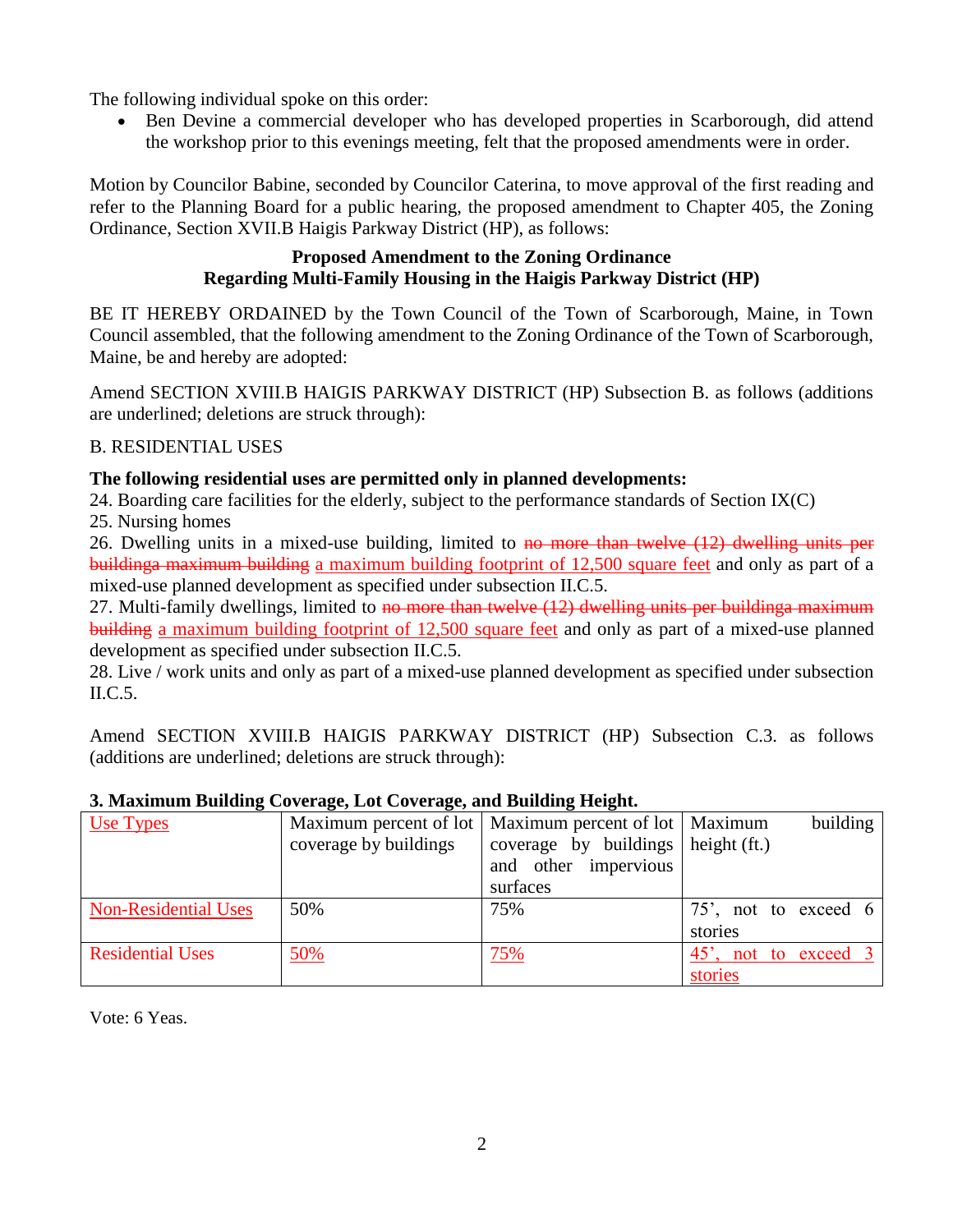**Order No. 16-51. First reading and schedule a public hearing and second reading on the proposed amendments to Chapter 302 – the Scarborough Town Council Rules, Policies and Procedures Manual.** Councilor Babine gave an overview on the proposed amendments.

Motion by Councilor Babine, seconded by Councilor Rowan, to move approval of the first reading and schedule a public hearing and second reading on the proposed amendments to Chapter 302 – the Scarborough Town Council Rules, Policies and Procedures Manual.

Motion by Councilor Babine, seconded by Councilor Caiazzo, to move approval to divide the question to take the non-substantive and substantive amendments separately.

Vote: 6 yeas

Motion by Councilor Babine, seconded by Councilor Rowan, to move approval of the first reading and schedule a public hearing and second reading on the proposed non-substantive amendments to Chapter 302 – the Scarborough Town Council Rules, Policies and Procedures Manual; as follows:

Title Changes: update table of contents and cover page; page 1 - Section 100.0 Preface; page 2 - 102.0 Organization; page 7 - Section 130.0 Breach of Rules and Orders; page 8 – Section 200.0 Title Header; page 12 - Section 203.0.d Members to the Rules & Policies Committee and page 13 – Section 300.00 Title Header

Grammatical Changes, Title and label capitalizations, word use: page 1 – Section 100.0 Preface; page 3 – Section 107.0 Agendas; page 11 – Section 202.3 Decorum and Section 202.3.a.

Eliminate "Consent Agendas": page 2 – Section 101.12 Consent Agenda and page 4 – Section 107.0 Agendas [list item #9].

Restructure and Re-label lists: page 3 – Section 107.0 Agendas.

Set limitations for Council Member comments: page 11 – Section 202.2.d Council Member Comments.

Eliminates an outdated media source. Retitles and abbreviates intent of original policy that remains relevant: page 13 – Section 301.0 Use of Town Letterhead Policy and Section 302.0 Council Correspondence Policy.

Vote 6 Yeas.

Motion by Councilor Babine, seconded by Councilor Rowan, to move approval of the first reading and schedule a public hearing and second reading on the proposed substantive amendments to Chapter 302 – the Scarborough Town Council Rules, Policies and Procedures Manual; as follows:

Authorization for Resolves and/or Proclamation: page 4 – Section 108.0 Enactment: Form.

Identify Council Action items by sponsor and Committee action and Recommendations: page 1 – New Sections - Section 108.2 and Section 108.2.a.

Increase thresholds: page 4 – Section 111.0 Reading on Two Separate Days: Waiver and page 5 – Yeas and Nays Taken: When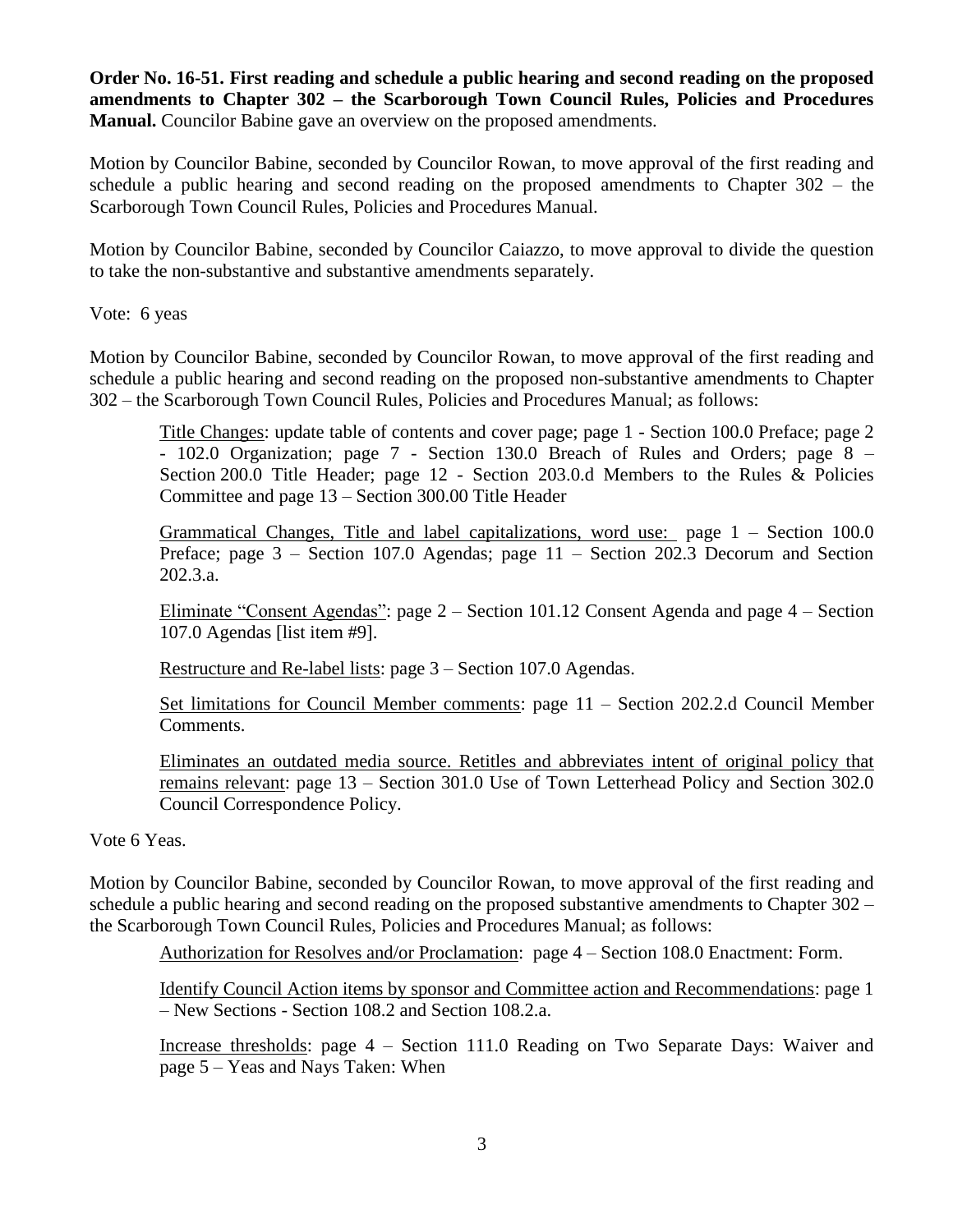Changes to Council Committee Descriptions and the context in which they function: page 11 – Section 203.a. 3 Members of the Finance Committee.

Changes to Council Committee descriptions and the context in which they function: page 12 – Section 203.0.d: 3 Member of the Rules and Policies Committee

Increase Council Chair Authority to Act: page12 – Section 203.1

Changes Travel Policy to Reimbursements for Professional Development: page 13 - 303.0 Town Council Travel Policy; page 13 – Section 303.1. Conference/Workshop Expenditures; page 14 – Section 303.2. Request for Advance Payment and page 14 – Section 304.0 Reimbursements.

Vote: 5 Yeas, 1 Nay [Councilor Caiazzo]

Motion reflecting all recommended changes:

## **CHAPTER 302**

# **SCARBOROUGH TOWN COUNCIL**

# **RULES & PROCEDURES**

## **RULES, POLICIES & PROCEDURES MANUAL**

## **SCARBOROUGH TOWN COUNCIL RULES, POLICIES & PROCEDURES MANUAL**

#### **Section 100: TOWN COUNCIL RULES OF ORDER**

#### **100.0: Preface.**

The Scarborough Town Council will maintain this these Rules, Policies & Procedures Manual as an operational guide for staff, council members and the general public. The manual will be regarded as a continuously developing and changing document to meet the needs of the changing times and circumstances. This development and change process, while ultimately the responsibility of the Council, is a task in which all affected are expected and invited to participate and contribute.

#### **101.0: Definitions.**

For the purposes of this manual and each of its sections, the following definitions shall apply:

#### **101.1: Rules of Order**

Are general procedural rules and orders adopted by a majority of the Town Council for the members of the Council to follow. Unless otherwise modified herein, Roberts Rules of Order will prevail. [amended 10/21/09]

#### **101.2: Policy(ies)**

Are a plan or course of action, guiding principle(s) or procedure(s) considered to be expedient, prudent and advantageous to the Town and/or Town Council.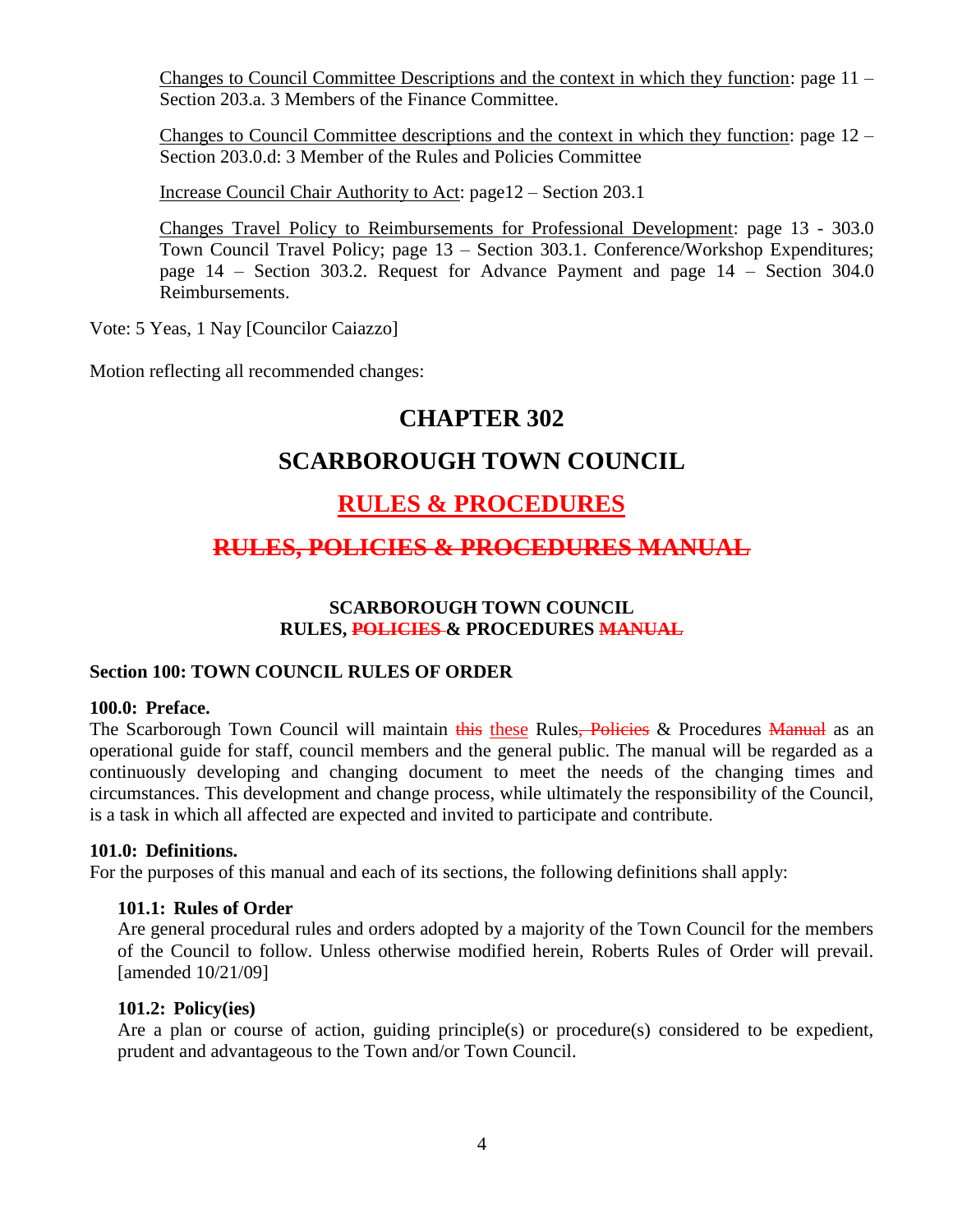## **101.3: Procedures**

Are step-by-step directions that should be performed in order to obtain the intended outcome of an Order, Resolution, Proclamation, and/or Policy.

## **101.4: Resolutions**

Also referenced as **Resolves**, are an expression of opinion, principles, facts or purposes adopted by the Council as direction to the staff and/or general public.

## **101.5: Proclamations**

Are expressions of support, recognition or sentiments on behalf of the Town of Scarborough.

## **101.6: Orders**

And/or **Ordinances** are a by-law, law or legal requirement adopted by the Council, as authorized by state statute and town charter to exercise any power or function which the Legislature has power to confer upon it.

## **101.7: Petitions**

Are formal written requests addressed to a person(s) in authority that asks for some action or benefit, or the redress of a grievance. A petition may also be a formal application in writing made to the Council requesting action concerning some matter.

## **101.8: Majority**

The majority of the elected Council shall constitute a quorum for the transaction of business. Pursuant to Section 210 of the Charter in that every ordinance, order, and resolve shall require on final passage the affirmative vote of four (4) members of the Town Council, except where a rule provides otherwise. However, in the event of less than four (4) members of the Town Council are present, then a majority of those Council members present shall constitute a quorum for the purpose of calling the meeting to adjourn to a date specific.[adopted 10/21/09]

#### **101.9: Quorum**

The number of elected Council members required for final passage on every ordinance, order, and resolve, except where a rule provides otherwise. [adopted 10/21/09]

#### **101.10: Abstain**

It is the duty of every member of the Council that is present must vote. There may be circumstances whereby a member may be required to abstain in the case of a real or perceived [conflict of interest;](http://en.wikipedia.org/wiki/Conflict_of_interest) however, it is the duty of the members of the Town Council to determine whether there is a conflict of interest [Section 130.2][adopted 10/21/09]

#### **101.11: Immediate Family**

Immediate family is defined to mean spouse, domestic partner (as defined by the Maine Municipal Employee Health Trust), child parents, brothers, sisters, mother-in-law, father-in-law, grandfather, grandmother, grandchildren, step-father, step-mother, step-children or other relatives living in the same household.

#### **101.12: Consent Agenda**

The purpose of a Consent Agenda is to expedite the conduct of routine business during council meetings in order to allocate more meeting time to discussion on substantive issues. The Consent Agenda should consist of routine financial, legal and administrative matters that require council action. The Council Chairman determines whether an item belongs on the Consent Agenda. Consent Agenda items are expected to be non-controversial and not requiring discussion. The Consent Agenda is voted on in a single majority vote, but it may be divided into several, separate items. The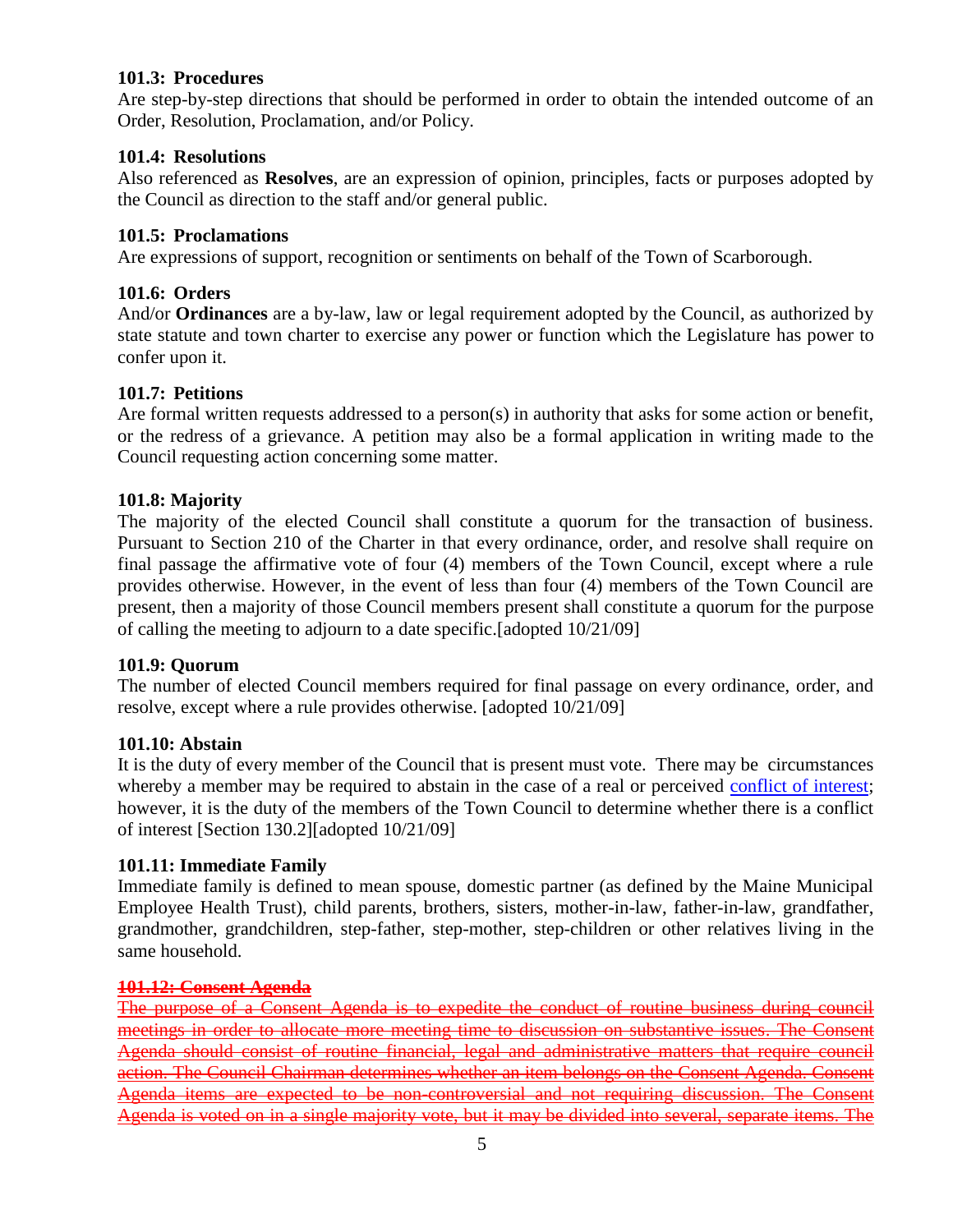Chair will ask if any member wish to remove an item from the Consent Agenda for consideration as Adjustments to the Agenda, and if so, the Chair will schedule it to be taken up later on the agenda. Consent Agenda items may include, but are not limited to, approval of minutes, proclamations, resolutions and resolves; final approval of appointments to town committees/board; reports provided for information only; correspondence requiring no action, and staff appointments requiring Council action.

#### **102.0: Organization.**

The Scarborough Town Council Rules & Procedures and Policy Manual shall be organized by general sectioning, such that those sections will be titled: [amended 10/21/09]

- **a) Section 100:** Town Council Rules of Order
- **b) Section 200:** Town Council Meeting(s) Policies and Procedures
- **c) Section 300:** Other Town Council Policies

#### **103.0: Regular Meetings.**

The regular meetings of the Town Council shall be held in the room known as the Town Council Chamber of the Town Hall at 7:00 P.M., Eastern Standard Time, on the first and third Wednesdays of each calendar month, with the exception of the months of July and August when only one meeting will be held on the third Wednesday of each of the two months.

**103.1:** When said days fall on a holiday or on Election Day, the regular meeting shall be held on the following Monday, at the same time and place.

**103.2:** The date of any regular meeting may be changed by an order or resolve passed at the previous meeting upon the vote of five members of the Council, provided, however, that said change in date will still provide for two regular meetings in one month, with the exception of the months of July and August when only one meeting will be held on the third Wednesday of each of the two months.

**103.3:** No new business shall be taken up after 10:00 p.m. [amended 04/19/00; amended 03/21/01; corrected 06/06/01].

#### **104.0: Special Meetings.**

Special meetings may be held on the call of the Council Chair or by written signature or voice confirmation of four Councilors, if unavailable by signature.

**104.1:** Notice of the meeting will be given in person or left at the place of residence of each Councillor. If practical, such notice shall be given not less than 24 hours before the meeting. Such notice will state the time and place of such meeting and business to be transacted, along with the names of the Councilors calling for the meeting.

**104.2:** No business shall be transacted at this meeting except as stated in the notice. Notice will also be posted near the main entrance to the Municipal Building, visible from outside the building.

**104.3:** Members of the media will be notified in person, by telephone or facsimile transmission. [adopted 02/28/1998]

#### **105.0: Televising Council Meetings/Workshops and/or Related Meetings. [adopted 09/04/02]**

All Council meetings, both regular and special, whenever possible shall be televised live and recorded for rebroadcast at a later date.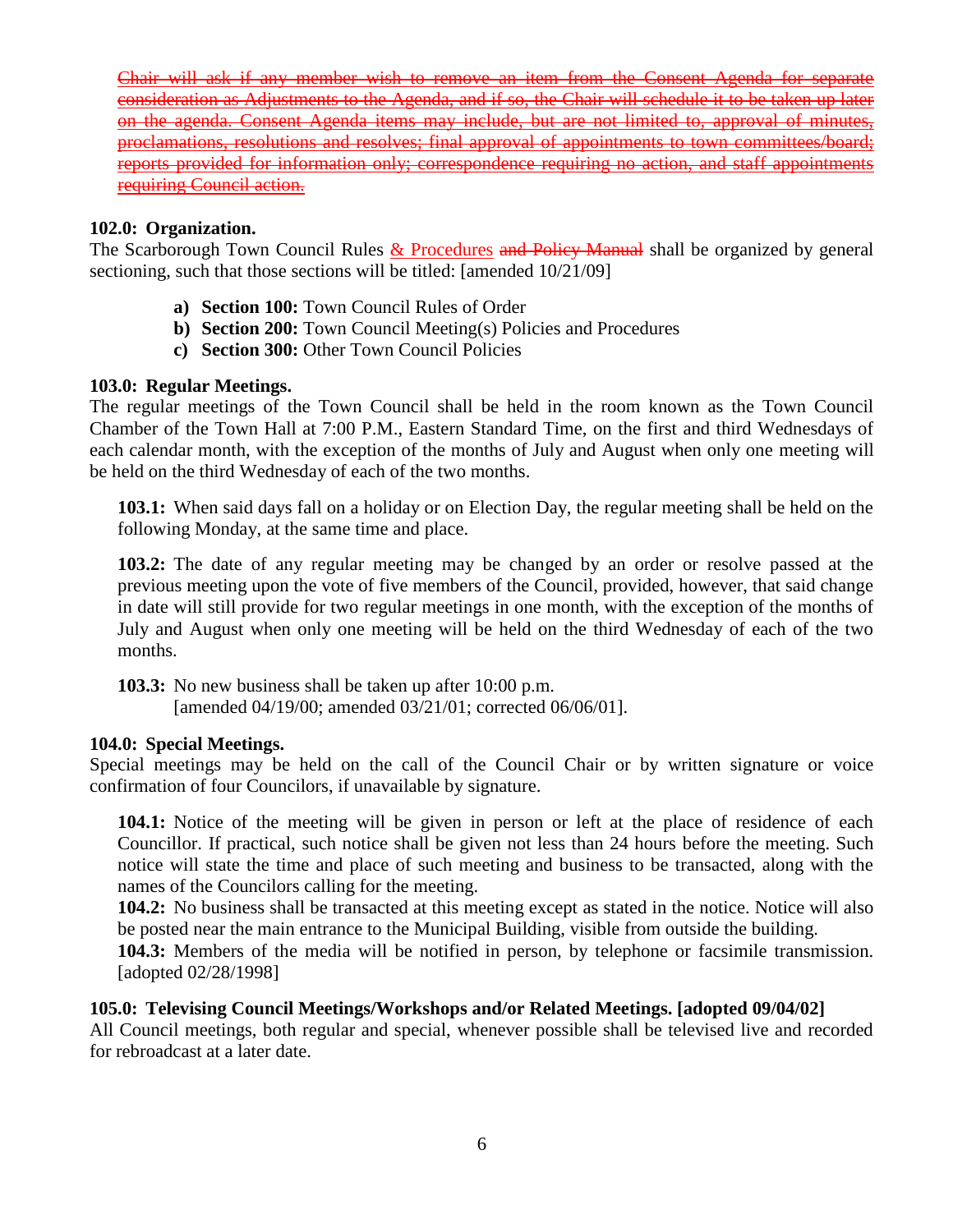**105.1:** Committee meetings dealing with legislative or financial matters shall also be televised; all other committee meetings (e.g. Appointments Committee) shall be at the discretion of the committee chair.

**105.2:** Council workshops may be televised or taped at the call of the Council Chair.

**105.3:** All meetings/workshops that are taped shall be broadcast at a later date. [adopted 09/04/2002]

## **106.0:** *Quorum: Adjourned Meetings.*

A majority of the members of the Town Council shall constitute a quorum for the purpose of calling the meeting to adjourn to a date specific. [amended 10/21/09]

**106.1:** At least twenty-four hours notice of the time and place of holding such adjourned meeting shall be given to all members who are not present at the meeting from which adjournment is taken.

#### **107.0:** *Agendas.*

The Council shall take up items, which appear on its agenda in the following order, unless a majority of those Councilors present and voting vote to take an item out of order.

- 1. Call to Oorder by the Chair
- 2. Pledge of Allegiance
- 3. Roll Ceall by the recording secretary
- 4. General Public Comments <del>Himited to three (3) minutes or less refer to Section 202)</del> [adopted 10/21/09]
- 5. Acceptance of minutes
- 6. Adjustments to the Agenda [adopted 10/21/09]
- 7. Items to be signed; i.e., treasurer's warrants
- 8. Public Hearings
- 9. Consent Agendas [amended 04/04/01]
- 10. Proclamations, Resolutions and Resolves
- 11. Unfinished Old Business: Ordinances, orders or resolves not reached on the agenda of the previous meeting, including items tabled and second readings Himited to three (3) minutes – refer to Section 2021 [amended 10/21/09]
- 12. New Bbusiness: Ordinances and orders **Himited to three (3) minutes** refer to Section 202] [amended 10/21/09]
- 13. Non-Action Items. (amended 04/19/00)
- 14. Standing and Special Committee Reports and Liaison Rreports [amended 10/21/09]
- 15. Town Manager's Report [adopted 10/21/09]
- 16. Council member comments <del>[limited to ten (10) minutes]</del>
- 17. Adjournment
- 18. Executive sessions, which may be scheduled or held anywhere on the agenda

#### **108.0: Enactment: Form.**

The Town Council shall act only by ordinance, order, resolve or proclamation. However, if a resolve or proclamation is recognizing an accomplish, then the Town Manager and Council Chair, at their discreation, shall be authorize to sign the document on behalf of the Town Council.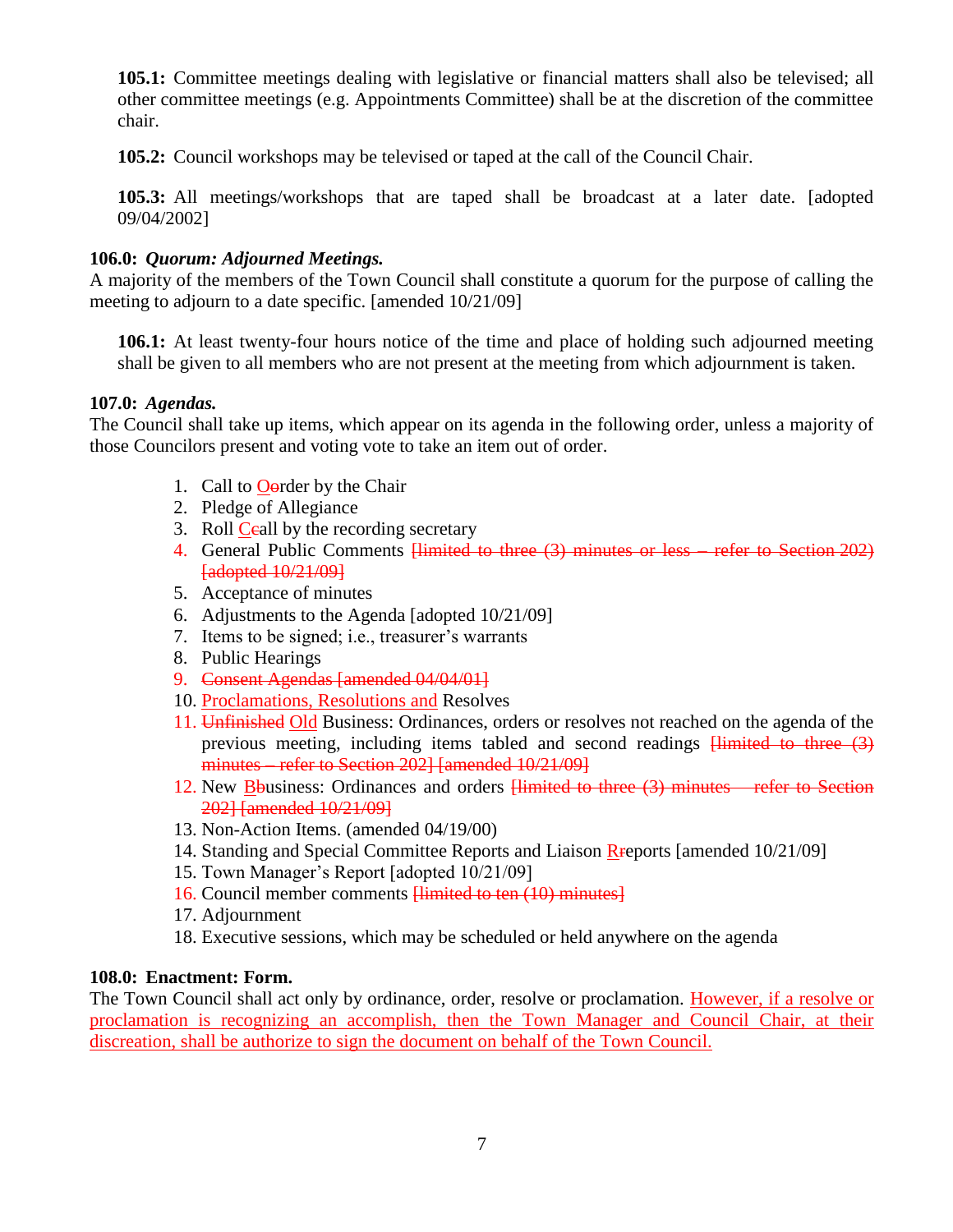**108.1:** All ordinances, orders, and resolves, except orders and resolves making an appropriation of money, shall be confined to one subject, which shall be clearly expressed in the title. The appropriation order or resolve shall be confined to the subject of appropriations only.

**108.2:** All ordinances, order, resolves and proclamations when presented on the Agenda shall note the action's sponsor and committee/board recommendation, if the action item has been reviewed by a municipal committee.

**108.2.a:** All committee/board recommendations shall be in the form of "Unanimous – Ought to Pass", Unanimous – Ought Not To Pass", "Ought To Pass", "Ought Not to Pass".

#### **109.0: Ordinances: Style.**

All by-laws passed by the Town Council shall be termed "ordinances" and the enacting style shall be: "Be it ordained by the Town Council of the Town of Scarborough, Maine, in Town Council assembled."

#### **110.0: Order and Resolve: Style.**

In all votes of command, the forms of expression shall be "ordered"; and of opinions, principles, facts, or purposes, the form shall be "resolved."

#### **111.0: Reading on Two Separate Days: Waiver [amended 08/01/77]**

No ordinance or order authorizing the expenditure of  $$500.00 $1,000.00$  or more shall be passed until it has been read on two separate days, except when the requirement of reading on two separate days has been dispensed with by a vote of five of the members of the Town Council.

**111.1:** A reading is not an official first or second reading for the purpose of this section unless a Councillor specifically designates the reading as such in the motion for approval. The motion shall be in the following form:

*"Move approval of the first (second) reading of \_\_\_\_\_\_\_\_\_\_\_."*

**111.2:** When the general budget appropriation resolve shall have been enacted, except for expenditures and transfers from the Contingent Account and year-end adjustment of balances, no order, ordinance, or resolve shall be passed adding any new project or expenditure unless by vote of five of the members of the Council.

#### **112.0: Second Reading: Waiver [amended 02/18/70].**

Any other order or resolve may be passed after a first reading (which may be by title only if no member of the Council objects), unless on motion, a majority of those members present vote in favor of a second reading on a separate day.

#### **113.0: First Reading: Waiver.**

Every ordinance, order or resolve shall have a first reading unless the reading is dispensed with by the unanimous vote of those present, in which case reading shall be by title only.

#### **114.0: Yeas and Nays Taken: When.**

The yeas and nays shall be taken upon the passage of all ordinances and orders authorizing the expenditure of money in the amount of  $$500.00$  \$1,000.00or more and entered upon the record of the proceedings of the Town Council by the clerk. The yeas and nays shall be taken on the passage of an order or resolve when called for by any member of the Town Council.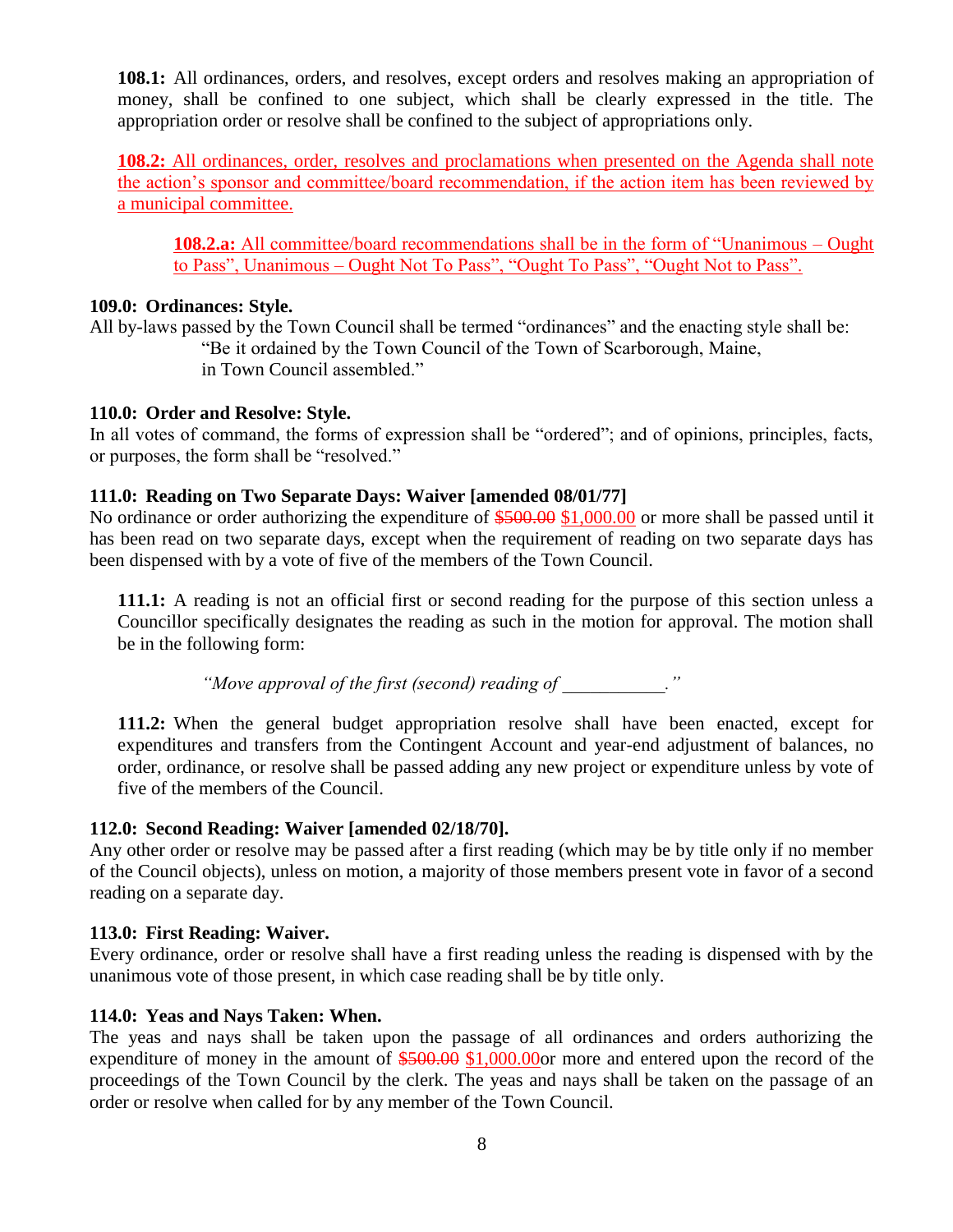## **115.0: Ordinances: Effective When. [amended 08/01/77]**

After receiving final passage by the Town Council, an ordinance shall take effect at 12:00 A.M. on the day following enactment or at a later date specified within the ordinance, except that emergency ordinances shall take effective as specified in Section 118.

#### **116.0: Order, Resolve: Effective When.**

All orders or resolves shall take effect after passage.

### **117.0: Emergency Ordinances.**

The Town Council may, by vote of five of its members, pass emergency ordinances to take effect at the time indicated therein, but such emergency ordinance shall contain a section in which the emergency is set forth and defined, provided however, that the declaration of such emergency by the Town Council shall be conclusive.

#### **118.0: Item for Meetings: Filed When.**

No ordinance, order, or resolve shall be in order for action at any meeting of the Town Council unless such ordinance, order, or resolve shall be filed in the office of the Town Clerk on or before 2:00 p.m. in the afternoon on the Wednesday prior to the regular meeting held on the following Wednesday and before 2:00 p.m. in the afternoon of the business day next to the day of any other special meeting. [amended 12/01/04]

**118.1:** In the event that the Town Clerk's Office is not open on Wednesday, then the deadline for filing will fall at 2:00 p.m. on Tuesday the day before the original filing deadline. Members of the public wishing to place an item on the agenda shall do so with the support of a Councillor. Agenda items shall not be removed from the agenda after the agenda has been published. [adopted 04/19/00; amended 12/01/04]

#### **119.0: Chair to be Presiding Officer.**

The Chair shall take the chair at the time appointed for the meeting, call the members to order, cause the roll to be called, and, a quorum being present, cause the minutes of the preceding meeting to be read and proceed to business.

#### **120.0: Role of Vice Chair.**

The Town Council shall elect a Councillor to serve as Vice Chair by a majority vote. The Vice Chair will serve in the absence or disability of the Chair and perform any duties as designated by the Chair. The term of Vice Chair will be concurrent with the Chair. [amended 04/04/01].

## **121.0: Preserve Order: Decide All Questions of Order.**

The Chair shall preserve decorum and order, may speak to points of order in preference to other members, and shall decide all questions of order and subject to an appeal to the Council by motion regularly seconded, and no other business shall be in order until the question on appeal is decided.

#### **122.0: Declare Votes: Cause Return of Votes.**

The Chair shall declare all votes, but if any member doubts a vote, the Chair shall cause a return of the members voting in the affirmative and in the negative without debate.

#### **123.0: Debate: Rules of.**

When a question is under debate, the Chair shall receive no motion but to adjourn, or for the previous question, or to lay on the table, or to postpone to a day certain or to refer to a committee or some administrative official, or to amend, or to postpone indefinitely; which several motions shall have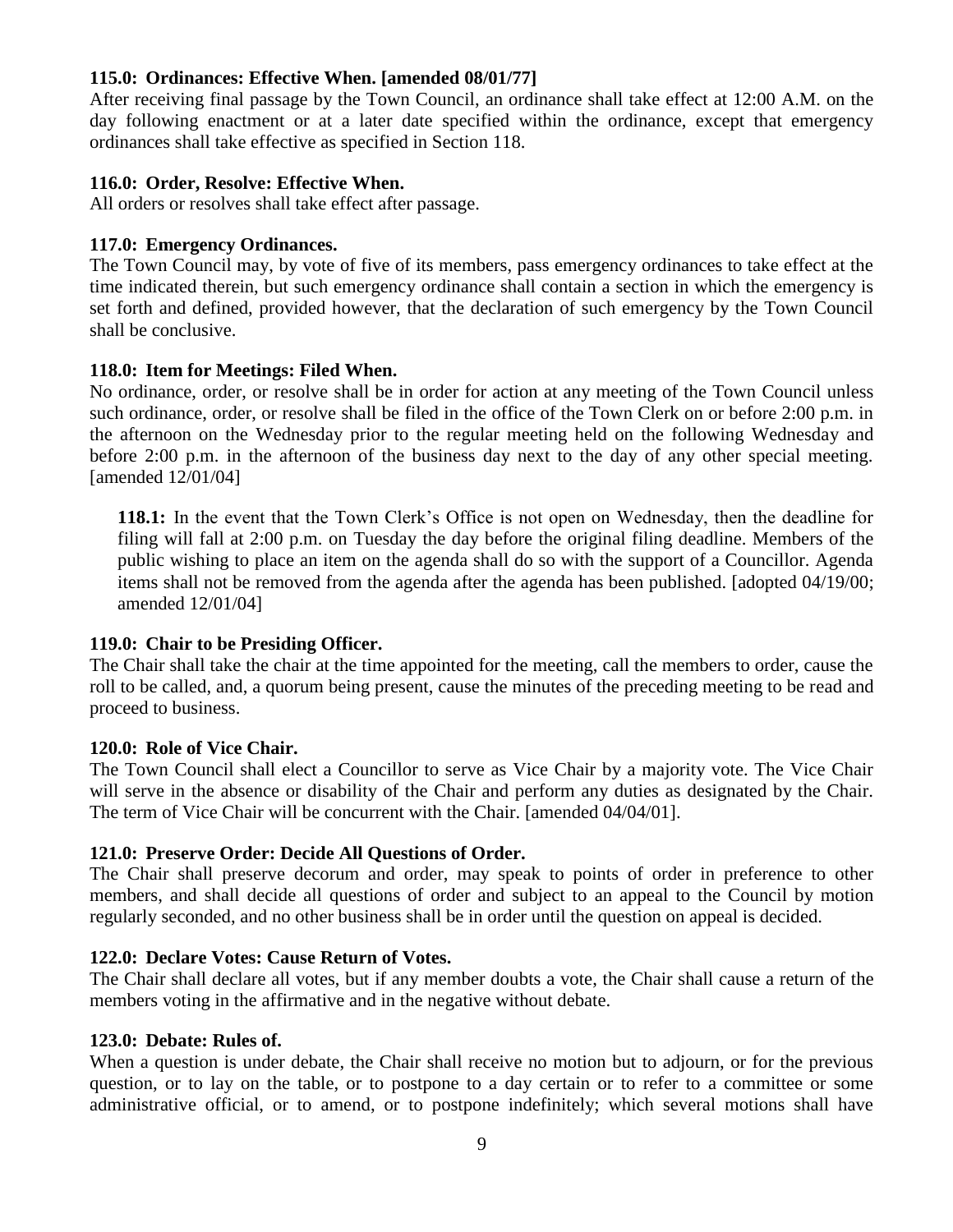precedence in the order in which they stand arranged. The Town Manager shall have the right to take part in the discussion, but may not vote.

#### **124.0: Motion to Adjourn: Lay on Table.**

The Chair shall consider a motion to adjourn as always in order except on immediate repetition; and that motion and the motion to lay on the table, or to take from the table, shall be decided without debate.

#### **125.0: Reconsideration.**

When a vote is passed, it shall be in order that only those Council members who voted in the majority can sponsor an item for reconsideration, or in the negative on a tie vote, to move a reconsideration thereof at the same, or the next stated meeting, but not afterwards; and when a motion of reconsideration is decided, that vote shall not be reconsidered.

**125.1:** No motion to reconsider a vote passed at a previous meeting shall be in order for consideration at the next meeting unless an item to that effect is contained on the agenda for such next meeting, or unless five of the members consent to such reconsideration. Only a Council member who voted in the majority can make the motion to reconsider. [amended 10/21/09]

**125.2:** A petition once presented to and finally acted upon by the Town Council shall not again be received by the Town Clerk for presentation to the Council in the same or substantially the same form for a period of one year next succeeding the Council's final actions on the original petition.

**125.3:** A member of the Town Council, voting with the majority on the original petition, shall be privileged to reintroduce such a petition.

#### **126.0: Motion for Previous Question.**

Upon the motion for the previous question being made and seconded, the Chair shall put the question in the following form:

"Shall the main question be put?"

**126.1:** And all debates upon the main question shall be suspended until the motion for the previous question shall be decided. After the adoption of said motion for the previous question by a majority vote, the sense of the Council shall be forthwith taken upon all pending amendments, and then upon the main question.

#### **127.0: Not to be Debated or Amended.**

No debate shall be allowed on a motion for the previous question. Neither is it susceptible of amendment.

**127.1:** All questions of order arising incidentally thereon must be decided without discussion whether appeal be had from the chair or not.

#### **128.0: Manner of Speaking.**

When a member is about to speak, said member shall respectfully address the Chair, confine comments to the question under debate, and avoid personalities.

#### **129.0: Not to Interrupt.**

No member speaking shall be interrupted by another, but by a call to order or to correct a mistake.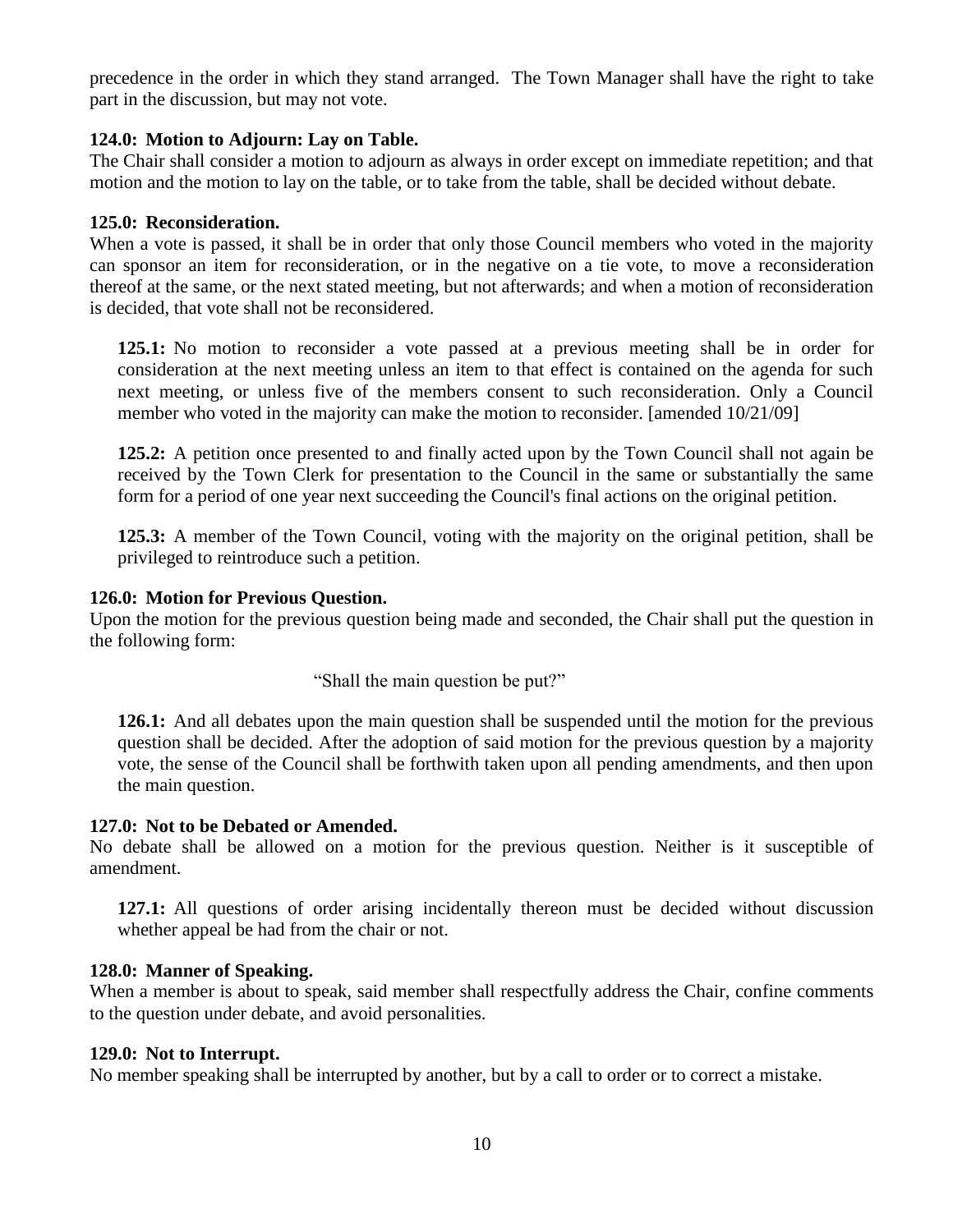#### **130.0: Breach of Rules and Orders.**

Please refer to Section  $200 - Town$  Council Policies & Procedures – Page 8.

#### **131.0: Member Excused from Voting: When.**

All members present when a question is put shall give their vote, unless the Council, for special reasons, shall excuse any member.

**131.1:** Application to be so excused must be made before the Council is divided, or before the calling of the yeas and nays, and decided without debate.

#### **132.0: Motion to be Reduced to Writing: When.**

Every motion shall be reduced to writing, if the Chair shall so direct.

#### **133.0: Division of Question.**

Any member may require the division of a question when the sense will admit it. When a single motion contains a number of parts, each of which is capable of standing alone, the parts can be separated and voted on as if they were distinct questions. Division of the question takes precedence over the main motion and must be dealt with before moving on the main motion. [amended 10/21/09]

#### **134.0: Motion for Referral.**

A motion for referral to a committee or administrative official, until it is decided, shall preclude all amendments to the main question.

#### **135.0: Priority of Business.**

All questions relating to priority of business to be acted upon shall be decided without debate.

#### **136.0: Suspension of Rules: Amendment or Repeal.**

The rules shall not be dispensed with or suspended unless five of the members of the Council consent thereto.

**136.1:** No rule or order shall be amended or repealed without notice, in writing, being given at the preceding meeting.

#### **Section 200: TOWN COUNCIL POLICIES & PROCEDURES**

#### **200.0: Breach of Rules and Orders [amended 10/21/09].**

The proper operation of democratic government requires that Town Councilors be fair, impartial and responsive to the needs of the people and each other in the performance of the respective functions and duties; that decisions and policy be made in proper channels of the Town's governmental structure; that public office not be used for personal gain; and that such Councilors maintain a standard of conduct that will inspire public confidence in the integrity of the Town's government. In recognition of these goals, a Code of Ethics is hereby established for all Town Councilors which is not intended to deny Council members their constitutional rights nor violate their civil rights.

**200.1:** Standards of Conduct. The purpose of this Code is to establish ethical standards of conduct for all Town Councilors by setting forth those acts or actions deemed to be in conflict or incompatible, or to create the appearance of conflict or incompatibility, with the best interest of the Town of Scarborough.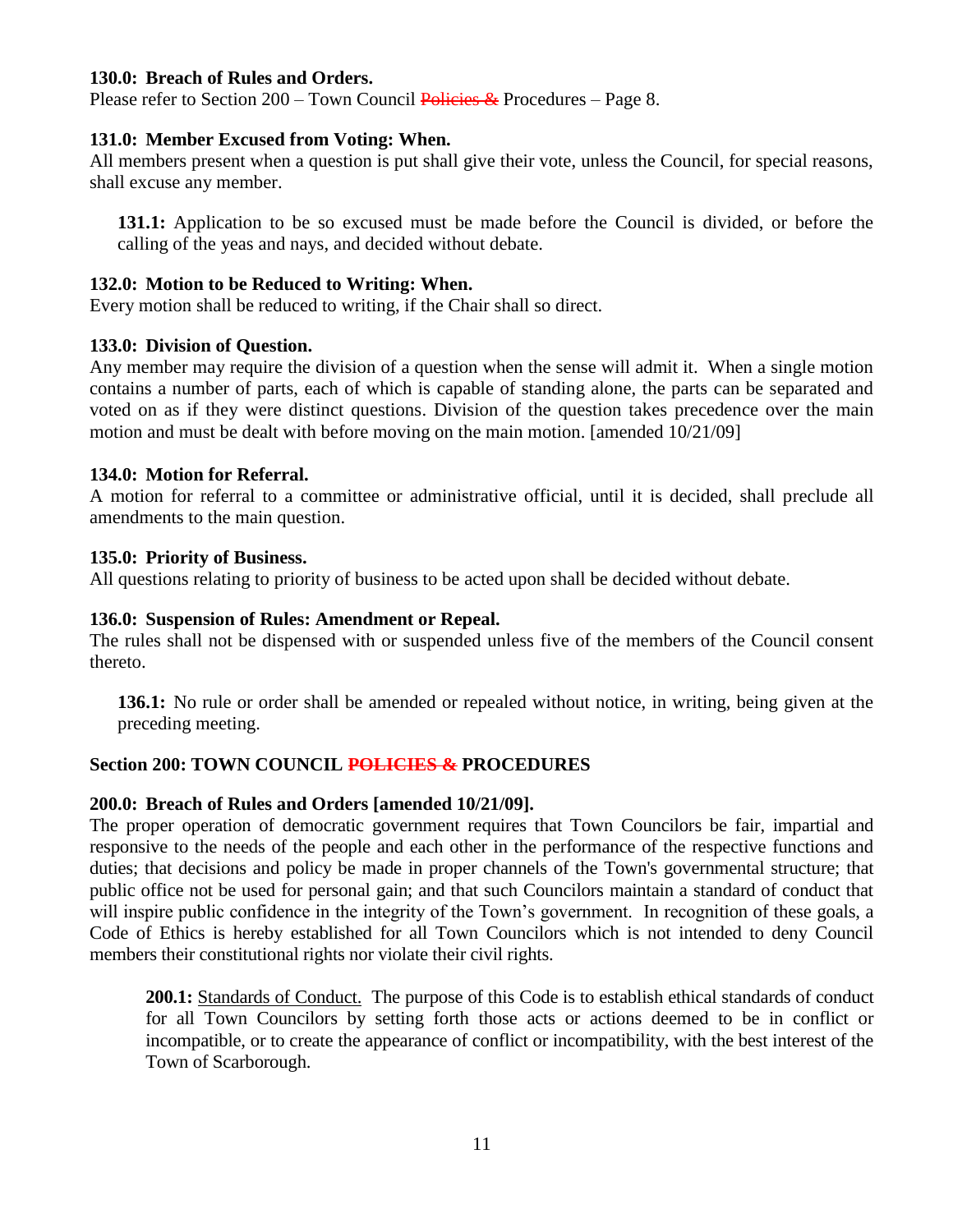**200.2:** Conflicts of Interest. No Councilor shall participate directly by means of deliberation, approval or disapproval, or recommendation, in the purchase of goods and services for the Town, and the award of any contracts with the Town, except that he/she may be allowed to submit bids for same in accordance with the Town ordinances; and under the laws of the State of Maine, where to his/her knowledge there is a financial interest, or special interest other than that possessed by the public generally, in such purchase or award, held by:

**200.2.a:** himself/herself or a member of his/her immediate family;

**200.2.b:** a business in which he/she or a member of his/her immediate family serves as an officer, director, trustee, partner or employee in a supervisory or management position; or

**200.2.c:** any other person or business with whom he/she or a member of his/her immediate family are in business, or are negotiating or have an arrangement concerning future employment.

**200.3:** Disclosure of Confidential Information. No Town Councilor shall, without proper legal authorization, disclose confidential information concerning the property, government or affairs of the Town, nor shall he/her use such information to advance the financial or private interest of himself/herself or others. For purposes of this subsection, the term "confidential information" shall mean any information, oral or written, which comes to the attention of, or is available to, such Town Councilor only because of his/her position with the Town, and is not a matter of public record. Information received and discussed during an executive session of the Scarborough Town Councilor any Town agency shall be considered within the constraints of this section, and shall not be disclosed to any third part unless permitted by affirmative vote of such body.

**200.4:** Gifts and Favors. No Town Councilor shall accept any gift in excess of \$50, whether in the form of service, loan, thing or promise, from any person and/or business which to his/her knowledge is interested directly or indirectly in any manner whatsoever in business dealings with the Town; nor shall any Town Councilor: (1) accept any gift, favor or thing that tends to influence him/her in the discharge of his/her official duties; or (2) grant in the discharge of his/her official duties any improper favor, service or thing.

**200.5:** Use of Town Property. Nothing herein shall prohibit the use of Town buildings and equipment at rates and/or on terms as may be established.

**200.6:** Disclosure of Interest in Agenda Items. Any Town Councilor who believes he/she or a member of his/her immediate family, has a financial or special interest, other than an interest held by the public generally in any proposed order, ordinance or resolve on the agenda of the Scarborough Town Council, shall disclose the nature and extent of such interest, and have it recorded by the Clerk on the Town records of such item.

**200.6a:** Once such disclosure has been made, such Town Councilor shall refrain and shall be relieved, in the discretion of the other members of the Council, from voting or otherwise participating in the deliberations and decision making process on such item.

**200.6.b:** Nothing herein shall be construed to prohibit any Town Councilor from representing his/her own personal interest in any such item.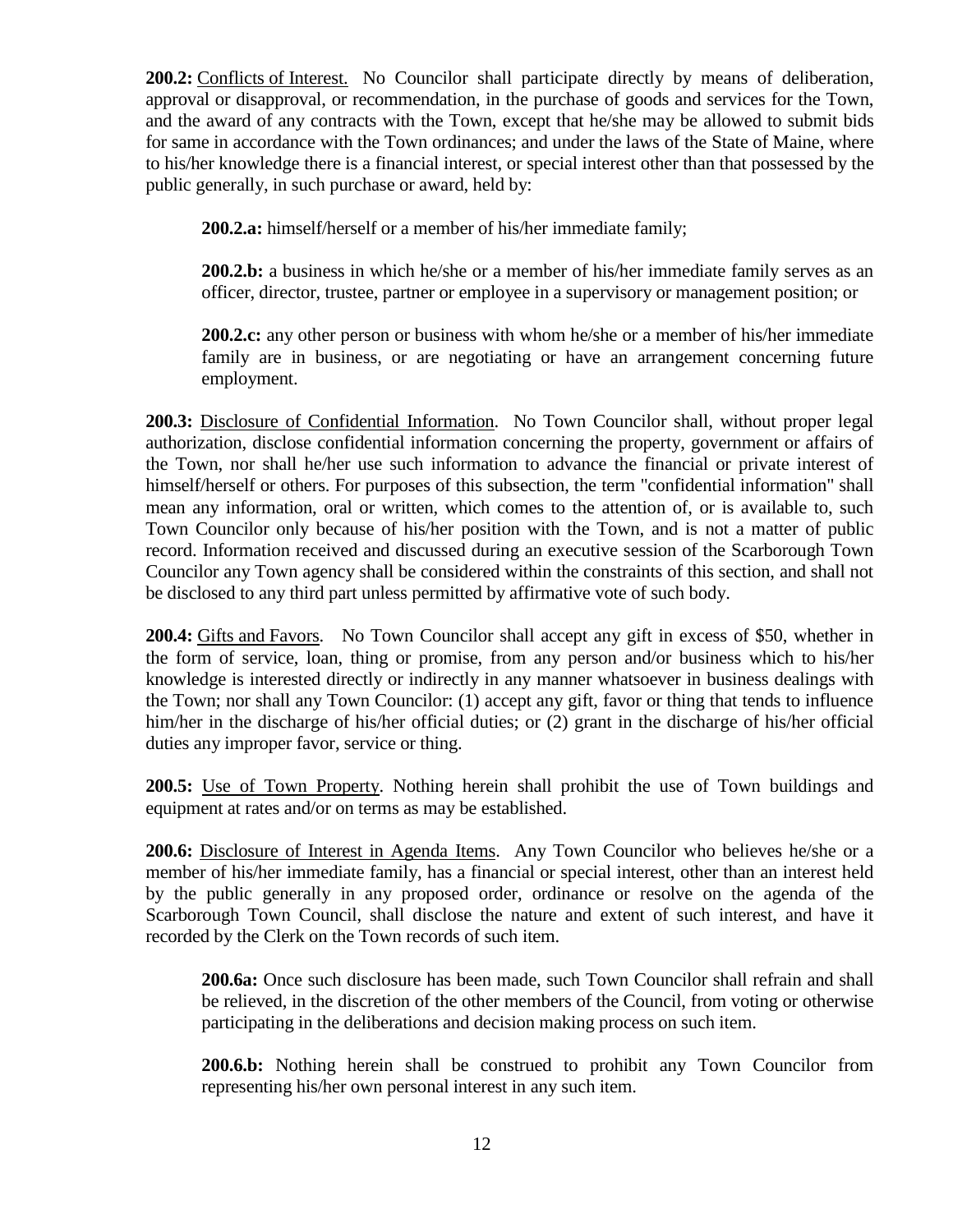**200.7:** Disclosure Statement by Town Councilors. Every Town Councilor shall file with the Town Clerk within thirty (30) days after the effective date of this Section, and during the month of April during each calendar year thereafter, a written statement under oath containing the following information, to the best of his/her knowledge and belief:

**200.7.a:** The name of each person or business doing business with the Town in an amount in excess of one thousand dollars (\$1,000.00) during the preceding calendar year from which such Councilor, or a member of his/her immediate family, has received money or other thing of value in an amount in excess of one thousand dollars (\$1,000.00) during the preceding calendar year, including campaign contributions.

**200.7.b:** For purposes of this Code, a list prepared by the Finance Officer of those persons or businesses doing business with the Town in amount in excess of one thousand dollars (\$1,000.00) for the preceding calendar year shall be determinative for purposes of reporting under this section.

**200.7.c:** Income from, and financial investments in, policies of insurance, and deposits and accounts from commercial or savings banks, savings and loan associations, or credit unions shall not be considered to be a financial interest within the meaning of this section.

**200.8:** Political Activities. No Town Councilor shall participate in any political activity which would be in conflict or incompatible with the performance of his/ her official functions and duties for the Town. In conjunction therewith:

**200.8.a:** No Town Councilor may use his/her official authority or position for the purposes of influencing or interfering with or affecting the results of any election, nor shall he/she solicit funds or contributions or accept or receive funds or contributions from Town employees for political purposes. No Town Councilor may distribute pamphlets or handbills while he/she is performing their official functions and duties with the Town. Nothing herein shall be construed to prohibit any Town Councilor from participating in the political process in their capacity as private citizens.

**200.9:** Penalties. In addition to any other penalties or remedies as may be provided by law, violation of this Code shall constitute cause for censure, after notice and hearing conducted in private by the Town Council or if otherwise requested in writing by the Councillor to conduct the hearing in public session. A majority of the Scarborough Town Council shall conduct such proceedings.

**200.10:** Separability. If any section, subsection, sentence, clause or phrase of this Code is for any reason held to be invalid or unconstitutional, such invalidity or unconstitutionality shall not affect the validity or constitutionality of the remaining portions of this Code.

#### **201.0: Appointments To Town Committees/Boards.**

Appointments to town committee/boards must go through a two-meeting process. Name(s) of individual(s) will be posted at one Council meeting and approved at the next Council meeting. Current members will serve until a replacement is named by the Appointments Committee and certified by the Council. The term for new appointees will be for one year unless otherwise determined by the Town Council. [amended 09/04/02; amended 04/01/15]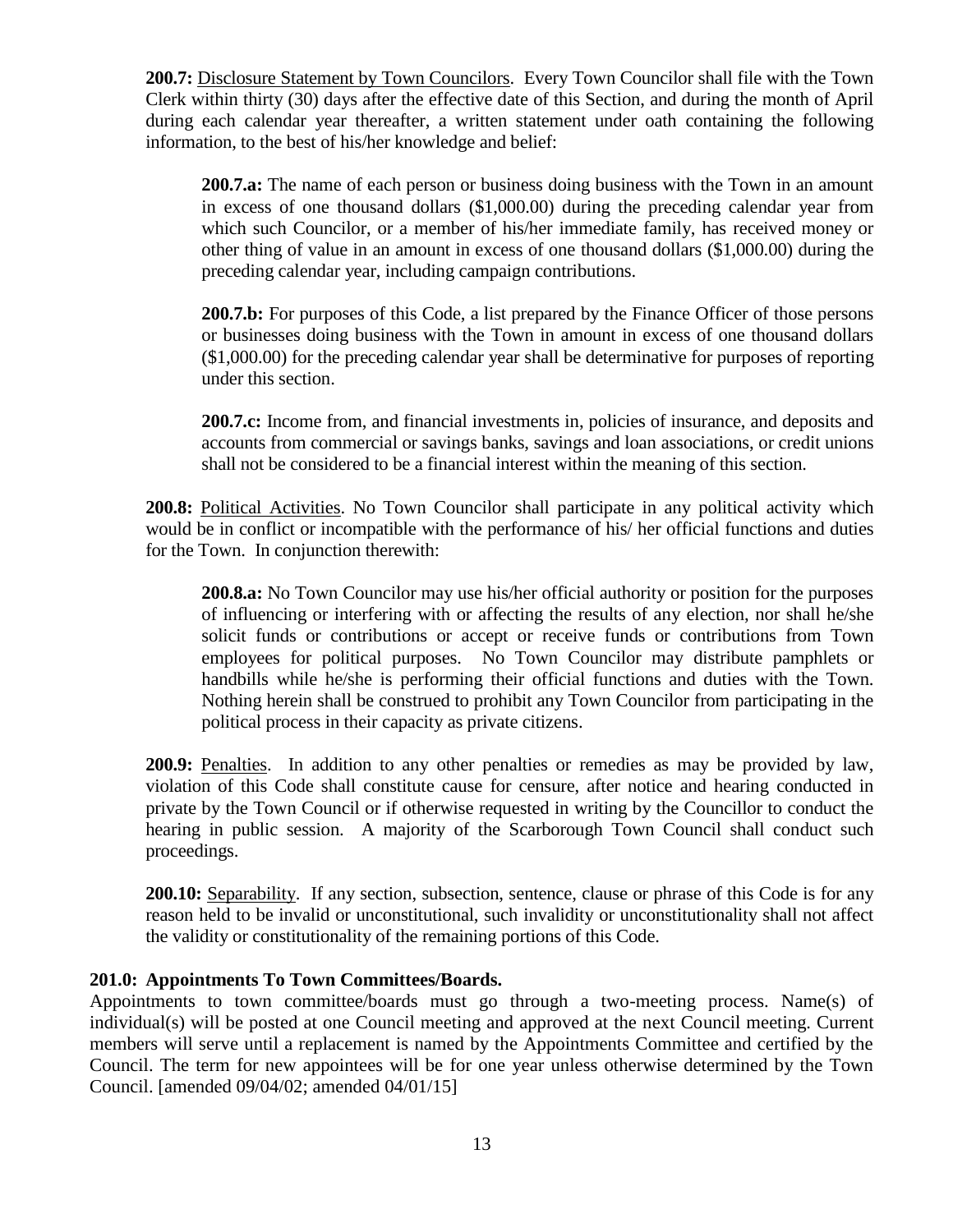#### **202.0: Procedures For Addressing The Council.**

Any person wishing to address the Town Council will be given an opportunity to do so in accordance with the following procedures:

#### **202.1: Procedure.**

A Public Comment Period shall be conducted prior to the start of any Council business at each regular Town Council meeting, at which time citizens shall be given the opportunity to be heard on matters concerning Town business in general. Additional public comment shall be allowed during public hearings and on agenda items. Such public forums and/or public comment periods may be waived if no member of the public wishes to speak. Persons wishing to speak will preface their comments by giving their name and address. [amended 10/21/09]

#### **202.2: Time Limit.**

All such public forums, public comment periods and public hearings shall be conducted under the following guidelines:

**202.2a: General Public Comment**: Persons addressing the Town Council during the public comment period at the beginning of the meeting shall limit their comments to (3) three minutes. Individuals may be permitted to speak more than once at the discretion of the Chair of the Council. The first (30) thirty minutes of the Council meeting will be allocated for general public comment. If it appears that the public comment period will exceed 30 minutes, public comment may be suspended by the Chair, so the Town Council may conduct its business, in any case to occur prior to adjournment. [amended 10/21/09]

**202.2.b.: Public Hearing Comment**: Persons addressing the Town Council during a public hearing shall limit their comments to the particular agenda item and shall limit their comments to (3) three minutes. Individuals may be permitted to speak more than once at the discretion of the Chair of the Council. [amended 04/18/01][amended 10/21/09].

**202.2.c: Public Comment on Agenda Items:** Following the reading of each agenda item, the Chair shall ask if any member of the public wishes to speak on that item. Persons who have previously addressed the Town Council during the public comment portion and wishes to speak on an agenda item may do so only if there is new and pertinent information to be added and limit their comments to (3) three minutes. [amended 10/21/09]

**202.2.d: Council Member Comments:** Each Council Meeting Agenda schedules an opportunity for Council Member to share personal comments that may be of community interest, at the close of each meeting. Town Council members shall limit their comments to (10) ten minutes. Individual Councilors may be permitted to speak more than once at the discretion of the Chair of the Council.

#### **202.3: Decorum.**

Persons present at Council meetings, including Elected Officials, are requested not to applaud or otherwise express approval or disapproval of any statements made or action taken at such meeting.

**202.3.a:** Citizens Persons addressing the Council shall direct their remarks exclusively to the Council Chair unless the Chair allows otherwise. Citizens Persons will strive to be accurate in their statements and avoid making personal, rude or provocative remarks. All statements should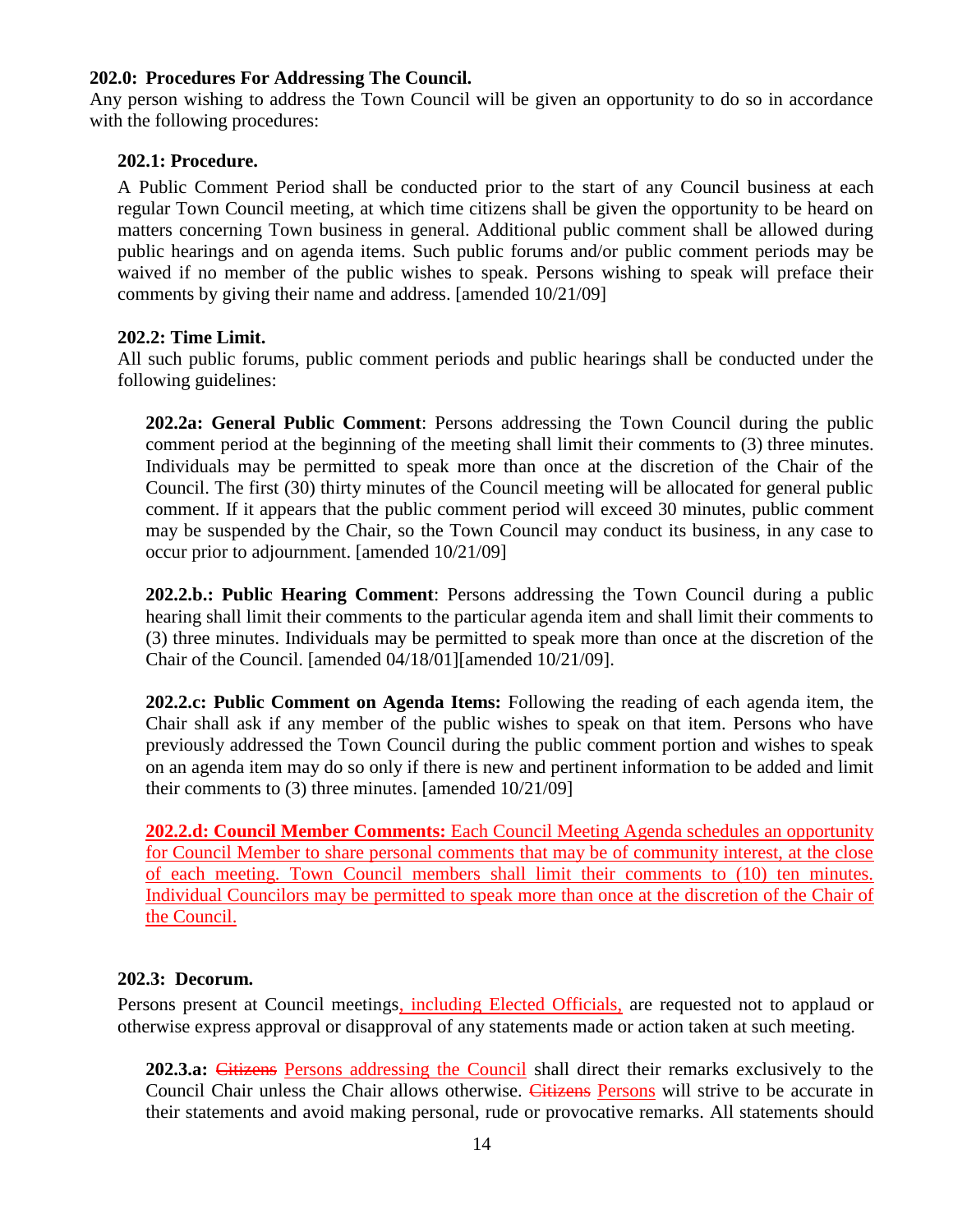respect the dignity and seriousness of the proceeding. Citizens Persons conduct themselves in a manner expected of all meeting participants. [amended 04/18/01; amended 04/01/15]

**202.3.b.:**It shall be at the discretion of the Council Chair to ask any persons making in-appropriate statements, and/or conducting themselves in a disrespectful manner to cease such action or risk being asked to be seated or removed. [adopted 10/21/09]

#### **203.0: Council Standing Committees [amended 01/07/98][amend 10/21/09].**

At the commencement of the municipal year, or soon thereafter as possible, there shall be chosen the following Standing Committees, each Standing Committee to consist of such members of the Council as the Town Council may designate:

#### **203.0.a: 3 Members to the Finance Committee:**

The Finance Committee will review the Town Manager's proposed budget after it has been presented to the Town Council for a first reading and in accordance with Section 502 of the Town Charter.

The Finance Committee shall review appropriation requests and revenue estimates for all offices, agencies and departments of the Town, including the Department of Education. with the exception of the Department of Education - pursuant to Articles IV and V of the Town Charter – The Finance Committee shall and prepare recommended line item appropriation amendments, with the exception of the Department of Education Budget, to the proposed budget to the Town Council prior to the public hearing and final reading. The Finance Committee shall recommend, only, a total appropriation for the Department of Education. Pursuant to Article V of the Town Charter, the Town Council retains the ultimate responsibility of reviewing and approving the total budget with or without amendments.

In consultation with the Town Manager and staff, the Finance Committee may prepare and recommend for approval by the Town Council, policies and/or procedures relating to the financial affairs of the Town.

#### **203.0.b: 3 Members to the Appointments Committee:**

The Appointments Committee shall meet from time to time and review applications for vacancies on the various Town committees/boards and make their recommendations in accordance with Section  $2010.0$  of the Rules and Policies Manual.

#### **203.0.c.: 3 Members to the Ordinance Committee:**

The members of the Ordinance Committee shall review proposed ordinances or amendments and make recommendations thereon to the Council for final action.

Minor amendments are amendments that do not alter the substance to ordinances generated from other standing committees may be recommended administratively to the Council without review by the Ordinance Committee. From time to time the Town Council may appoint a committee that may not require its recommendations to be reviewed by the Ordinance Committee.

#### **203.0.d: 3 Members to the Rules and Policies Committee:**

The Rules and Policies Committee shall review proposed Policies Chapter 101 – Town Council Adopted Policies and Chapter  $302 -$  the Rules & Procedures and Policies Manual from time to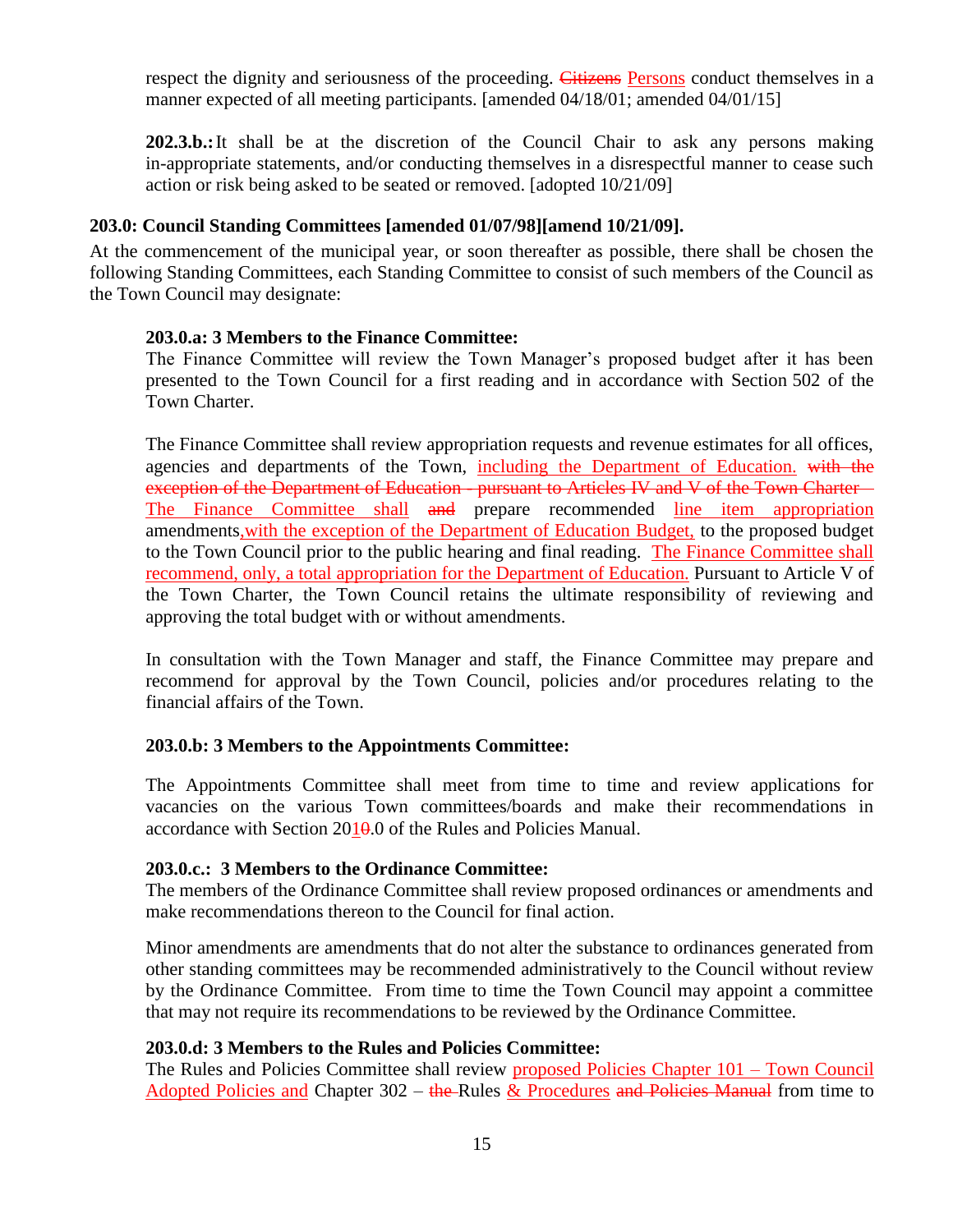time to ensure that it is in compliance with State Law and the local Charter. All recommendations will be brought forward for approval by the Town Council.

**203.1:**The Council Chair shall select committee members after seeking input from Councilors on committee preference. Committee appointments are subject to confirmation by a majority of the Council. The Council Chair shall serve as an ex-officio member of all Council Standing Committees and may vote only in the absence of any regular member.

**203.2:** The Councilor first named shall serve as Committee Chair. In the case of a member's resignation or inability to serve, the Council Chair shall designate a new committee member. Committee members shall be chosen at the first regular meeting of the Town Council following the meeting in which the Council Chair is elected.

**203.3:** Members of the Town Council may attend and participate at the Council Committee meetings, but shall only vote at meetings for the committee of which they are a member. Citizens will be allowed to give input at the discretion of the Committee Chair.

**203.3.a:** A quorum of a Town Council Committee shall consist of two members of that Committee.

#### **204.0: Other Committees/Boards**

**204.1: Special Committees/Boards** – Committees/Boards that are created by the Town Council and for which serve a specific purpose for an indefinite period of time and those Committee/Boards that are required by State Statute. [e.g. Conservation Commission; Planning Board; Shellfish Conservation Commission].

**204.2: Ad-hoc Committees/Boards** – Those Committees/Boards that are appointed by the Town Council for a specific purpose and/or for a specified duration [e.g. Payne Road Study Committee, Energy Study Committee].

**204.3: Review of Committees/Boards** – The Town council shall conduct an annual review of all committees/boards and other than standing committees of the Council, to ensure that there is still a valid need for such committees/boards. The workshop shall be held within the first quarter of the year. [Adopted 09-18-2013]

#### **SECTION 300.0: OTHER TOWN COUNCIL PROCEDURES POLICIES**

#### **301.0:** *Use of Town Letterhead Policy [adopted 06/16/02]. Individual Opinion Disclaimers.*

Councilors will be reasonable in making personal statements insofar that they will not project a personal opinion as the official position of the Town Council.

If a Councillor uses town letterhead to express an opinion that is not the official position of the Town Council, then the letter shall include a disclaimer stating the opinions presented are those of the individual Councillor.

#### **302.0:** *Council Correspondence Policy [adopted 08/18/99].*

Correspondence received in the Clerk's office for individual Councilors is opened by the Town Clerk or the Clerk's designee. The Town Clerk will notify individual Councilors, as soon as is practical, when correspondence is received. Thereafter, copies of all such correspondence will be included in each Councilor's packet and provided to the Town Manager. Each Councillor will provide the clerk with their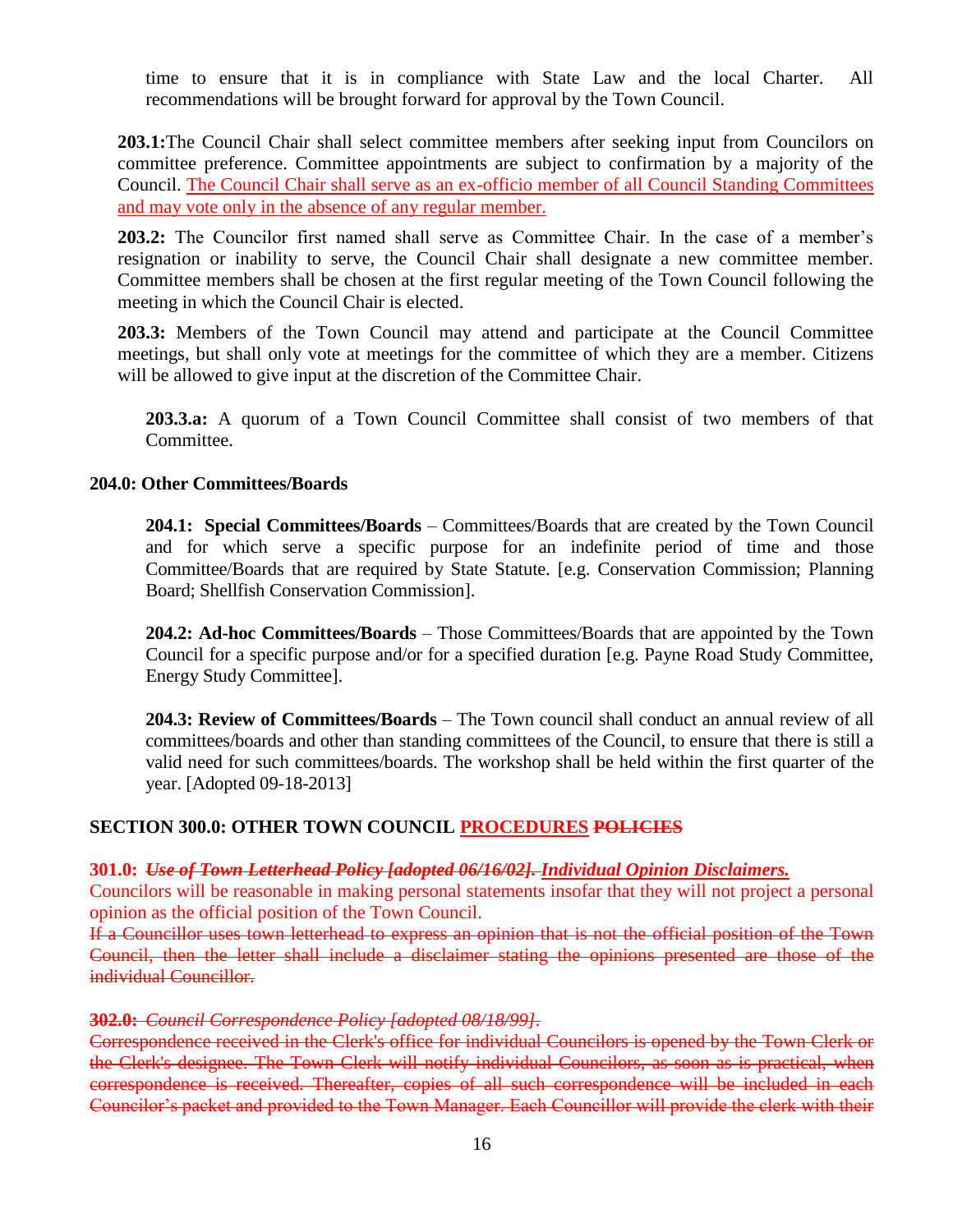preference regarding where such notification will be made. (When the originator has copied all Councilors, the Clerk will simply note this information on the correspondence unless the originator has done so.)

**302.1:** When material is marked "CONFIDENTIAL", the Councilor addressed will be notified personally and will have an opportunity to review the material prior to general distribution to the Council. This would not preclude the Town Clerk and Town Manager to determine what, if any, further distribution should be made of the correspondence.

**302.2:** Correspondence received or produced by individual Councilors will be provided to the Town Clerk as soon as practical by the individual Councillor. The material will be distributed to the full Council by inserting in their individual mail folders. The Town Manager will be provided copies by the Clerk. Any mail not personally picked up by individual Councilors will be included in the Councilors' packet for distribution.

**302.3:** This procedure does not apply to commercial mail, such as solicitations, brochures, etc.

#### **303.0:** *Town Council Reimbursement for Professional Development Travel Policy [adopted 02/18/98][amended 04/19/00].*

#### **303.1: Council Policy for Conference/Workshop Expenditures [adopted 04/19/00].**

The Town of Scarborough recognizes the constructive value of professional conferences, seminars, meeting, and training individual Town Councilors may actively participate in that support their elected role. The Finance Committee shall recommend be responsible in setting annual funding for Council professional development., subject to approval of the Council, and shall have the authority to administer The Town Manager shall administer the use of those funds in accordance with the standard operating procedures that are consistent with Scarborough municipal employee rules and policies.

From time to time members of the Town Council are expected to attend workshops or conferences related to their roles as elected representatives of the citizens of Scarborough. Participation at these events will be with the prior knowledge of the full Council and the costs will be covered within the current municipal budget.

- **303.1.a:** Expenditures may include: associated travel costs (long distance and local), registration fees, lodging, meals, tips, publications and other reasonable costs associated with the event. Materials purchased will remain the property of the Town.
- **303.1.b:** Some costs will be handled by Councilors personally with the expectation that reimbursement will be made by the Town.

**303.1.c:** Two methods are available to the Councilors for reimbursement:

#### **303.2: Request for Advance Payment.**

If desired a Councillor may submit a Request for Advance Payment based on a detail of estimated expenditures.

**303.2.d:** In this case a reconciliation of the Advance will be completed by the Councillor, including all receipts, and submitted to the Manager's Assistant within 60 days after the event.

**303.2.e:** If the expenditures exceed the amount of the advance the Town will reimburse the difference to the Councillor within 20 days of receipt of the reconciliation.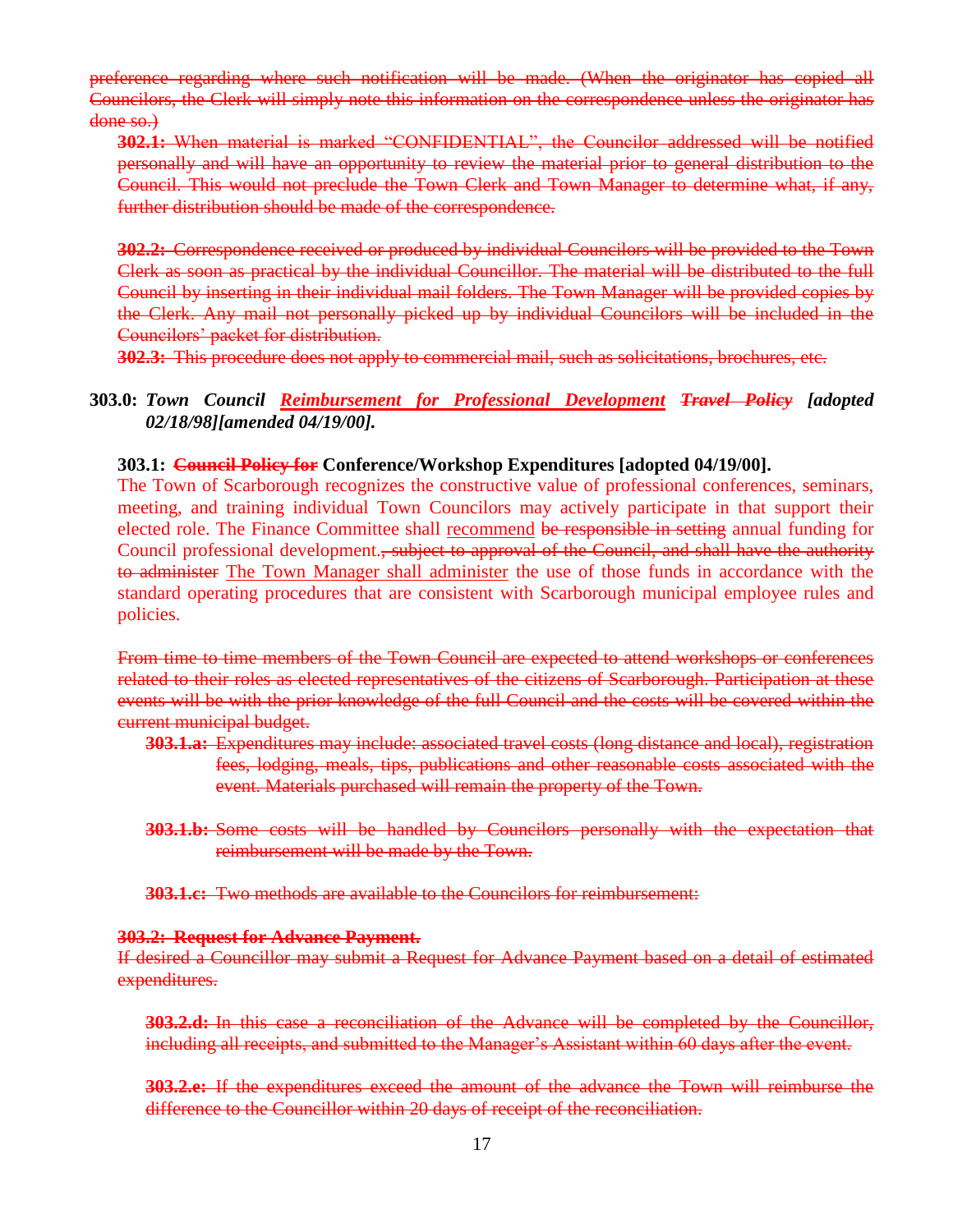**303.2.f:** If expenditures are less than the amount of the advance the Councillor will reimburse the Town within 20 days of submission of the reconciliation.

**303.2.f.1.** Note: If receipts are not submitted within 60 days of the event, the amount of the advance will be reported as personal income to the Councillor per IRS regulations.

#### **304.0:** *Reimbursement.*

A Councillor may elect to cover related costs and submit all receipts after the event for reimbursement. Requests for reimbursement must be made within 60 days after the event. Reimbursement will be made by the Town within the same 20-day period as described above.

**304.1:** Requests for reimbursement must be completed no later than 30 days after the end of the fiscal year in which the expenditure was incurred.

**304.2:** Reasonable attempts will be made to secure accommodations and long distance travel fares at competitive rates for the location of the conference/workshop. Councilors are encouraged to take advantage of early registration rates when possible.

**304.3:** When meals are included in registration fees paid the Town will not reimburse for these same meals unless scheduling conflicts did not allow the Councillor to take advantage of the included meals.

**304.4:** Alcohol is not a reimbursable expense.

**Order No. 16-52. Act to adopt the FY2016/2017 School Budget Resolutions, as required by State Statute.** Motion by Councilor Caterina, seconded Councilor Hayes, to move approval to adopt the FY2016/2017 School Budget Resolutions, as required by State Statute: as follows:

## **Scarborough School Department 2016-2017 Budget Resolutions (based on State Subsidy Funding enacted by Legislature as part of their biennial budget)**

**ARTICLE I.** To see what sum the municipality will appropriate for the total cost of funding public education from kindergarten to grade 12 as described in the Essential Programs and Services Funding Act. **Recommend \$ 34,024,879**

and to see what sum the municipality will raise as the municipality's contribution to the total cost of funding public education from kindergarten to grade 12 as described in the Essential Programs and Services Funding Act in accordance with the Maine Revised Statutes, Title 20-A, section 15688.

#### **Recommend \$ 29,684,258**

Explanation: The school administrative unit's contribution to the total cost of funding public education from kindergarten to grade 12 as described in the Essential Programs and Services Funding Act is the amount of money determined by state law to be the minimum amount that a municipality must raise in order to receive the full amount of state dollars.

**ARTICLE II.** To see what sum the municipality will raise and appropriate for the annual payments on debt service previously approved by the municipality for non-state-funded school construction projects, or non-state-funded portions of school construction projects in addition to the funds appropriated as the local share of the school administrative unit's contribution to the total cost of funding public education from kindergarten to grade 12. **Recommend** \$5,761,633

Explanation: Non-state-funded debt service is the amount of money needed for the annual payments on the municipality/district long-term debt for major capital school construction projects that are not approved for state subsidy. The bonding of this long-term debt was previously approved by the voters.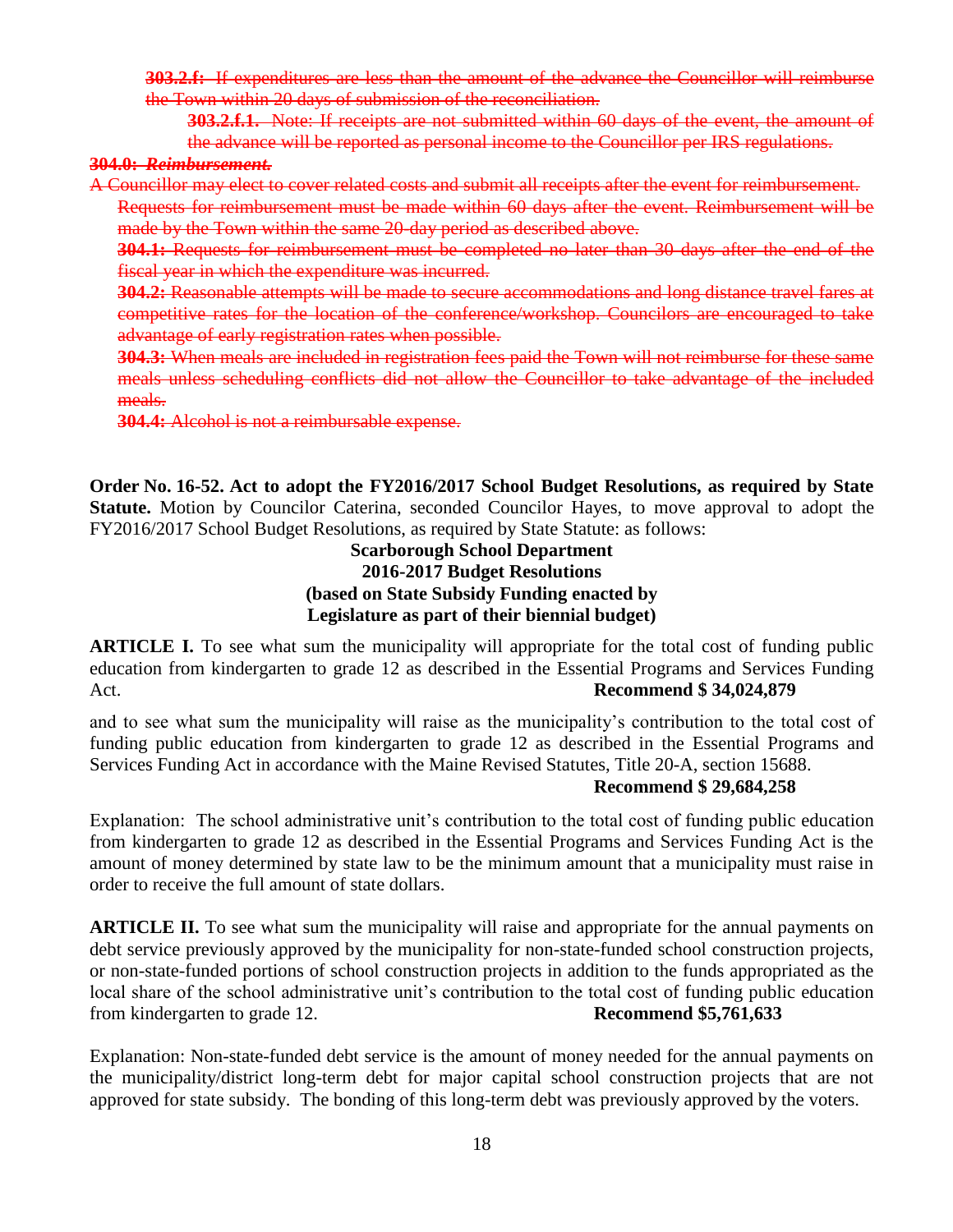**ARTICLE III.** To see what sum the municipality will raise and to appropriate that sum in additional local funds for school purposes under Maine Revised Statutes, Title 20-A, 15690.

#### **Recommend \$4,288,119**

Explanation: The additional local funds are those locally raised funds over and above the school administrative unit's local contribution to the total cost of funding public education from kindergarten to grade 12 as described in the Essential Programs and Services Funding Act and local amounts raised for the annual payment on non-state-funded debt service that will help achieve the municipality budget for educational programs.

**ARTICLE IV.** To see what sum the municipality will authorize the School Board to expend for the fiscal year beginning July 1, 2016 and ending June 30, 2017 from the school administrative unit's contribution to the total cost of funding public education from kindergarten to grade 12 as described in the Essential Programs and Services Funding Act, non-state-funded school construction projects, additional local funds for school purposes under the Maine Revised Statutes, Title 20-A, section 15690, unexpended balances, tuition receipts, state subsidy and other receipts for the support of schools.

#### **Recommend \$45,855,066**

**Pursuant to Maine Revised Statutes, Title 20-A, section 1485, voters and the Town Council authorize the School Board to expend the above funds in the following State-mandated categories:**

**ARTICLE IV-A.** To see what sum the school administrative unit will be authorized to expend for Regular Instruction. **Recommend \$19,199,277**

**ARTICLE IV-B.** To see what sum the school administrative unit will be authorized to expend for Special Education. **Recommend \$7,125,737**

**ARTICLE IV-C.** To see what sum the school administrative unit will be authorized to expend for Career and Technical Education. **Recommend \$259,555**

**ARTICLE IV-D.** To see what sum the school administrative unit will be authorized to expend for Other Instruction. **Recommend \$1,005,316**

**ARTICLE IV-E.** To see what sum the school administrative unit will be authorized to expend for Student and Staff Support. **Recommend \$4,481,517**

**ARTICLE IV-F.** To see what sum the school administrative unit will be authorized to expend for System Administration. **Recommend \$1,012,196**

**ARTICLE IV-G.** To see what sum the school administrative unit will be authorized to expend for School Administration. **Recommend \$1,689,833**

**ARTICLE IV-H.** To see what sum the school administrative unit will be authorized to expend for Transportation and Buses. **Recommend \$1,455,813**

**ARTICLE IV-I.** To see what sum the school administrative unit will be authorized to expend for Facilities Maintenance. **Recommend \$3,839,189** 

**ARTICLE IV-J.** To see what sum the school administrative unit will be authorized to expend for Debt Service and Other Commitments. **Recommend \$5,761,633**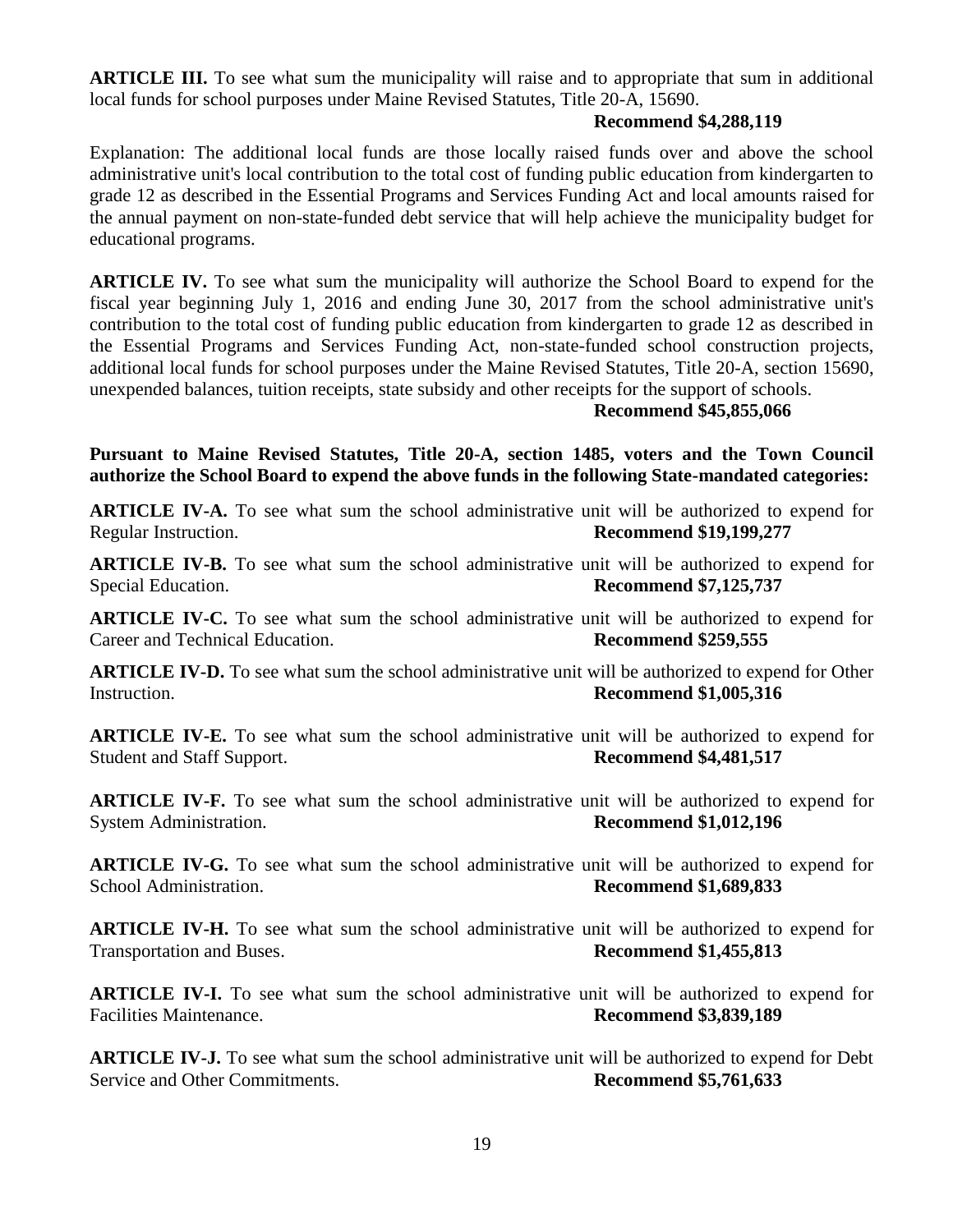**ARTICLE IV-K.** To see what sum the school administrative unit will be authorized to expend for All Other Expenditures. **Recommend \$25,000**

**ARTICLE V.** To see if the municipality will appropriate **\$182,805** for Adult Education and raise **\$99,552** as the local share; with authorization to expend any additional, incidental or miscellaneous receipts in the interest and for the well-being of the Adult Education program.

**Recommend \$99,552** (Local)

### Vote: 6 Yeas.

**Order No. 16-53. Act on the request from the Deputy Tax Collector to authorize the Town Manager to sign a release deed on property located at 331 Pleasant Hill Road – Map R099/Lot 038.** Motion by Councilor Babine, seconded by Councilor Caterina, to move approval on the request from the Deputy Tax Collector to authorize the Town Manager to sign a release deed on property located at 331 Pleasant Hill Road – Map R099/Lot 038.

## Vote: 6 Yeas.

**Order No. 16-54. Act on the request for a Mass Gathering Permit from Taylor Crabbe to hold the**  *Insane Inflatable 5K* **on Friday, September 16th and Saturday, September 17th, at Scarborough Downs, located at 90 Payne Road.** Fire Chief Thurlow gave a brief overview and responded to questions from the Town Council.

Motion by Councilor Babine, seconded by Councilor Caterina, to move approval on the request for a Mass Gathering Permit from Taylor Crabbe to hold the *Insane Inflatable 5K* on Friday, September 16<sup>th</sup> and Saturday, September 17th, at Scarborough Downs, located at 90 Payne Road.

Vote: 6 Yeas.

## **Item 8. Non Action Items.**

## **Item 9. Standing and Special Committee Reports and Liaison Reports.**

- Councilor Caiazzo noted that the School Board there was a flyer laying at your place regarding Superintendent's Entry Plan. He also gave an update on the Energy Committee.
- Councilor Hayes gave an update on the following: the Coastal and Harbor Committee; the Shellfish Commission and the Senior Advisory Group.
- Councilor Babine gave an update on the following: the MMA Committee; the Library Trustees Board and the Finance Committee.
- Councilor Caterina gave an update on the following: the Conservation Commission and the Ordinance Committee.

**Item 10. Town Manager Report.** Thomas J. Hall, Town Manage, gave an overview on the following:

- Gateway Signs are in. Service Clubs in the area helped support the cost.
- Gave an update on Partridge Lane.
- He had been invited to set on a panel at the MMA Conference regarding energy savings.
- In the mist of various recruits for positions that are available, a couple being the Assistant Town Manager and the Sustainability Coordinator.
- The tax commitment will be made this week. He also gave an update on the Law Court's decision relating to the appeal made by residents regarding the Board of Assessment Review's decision.